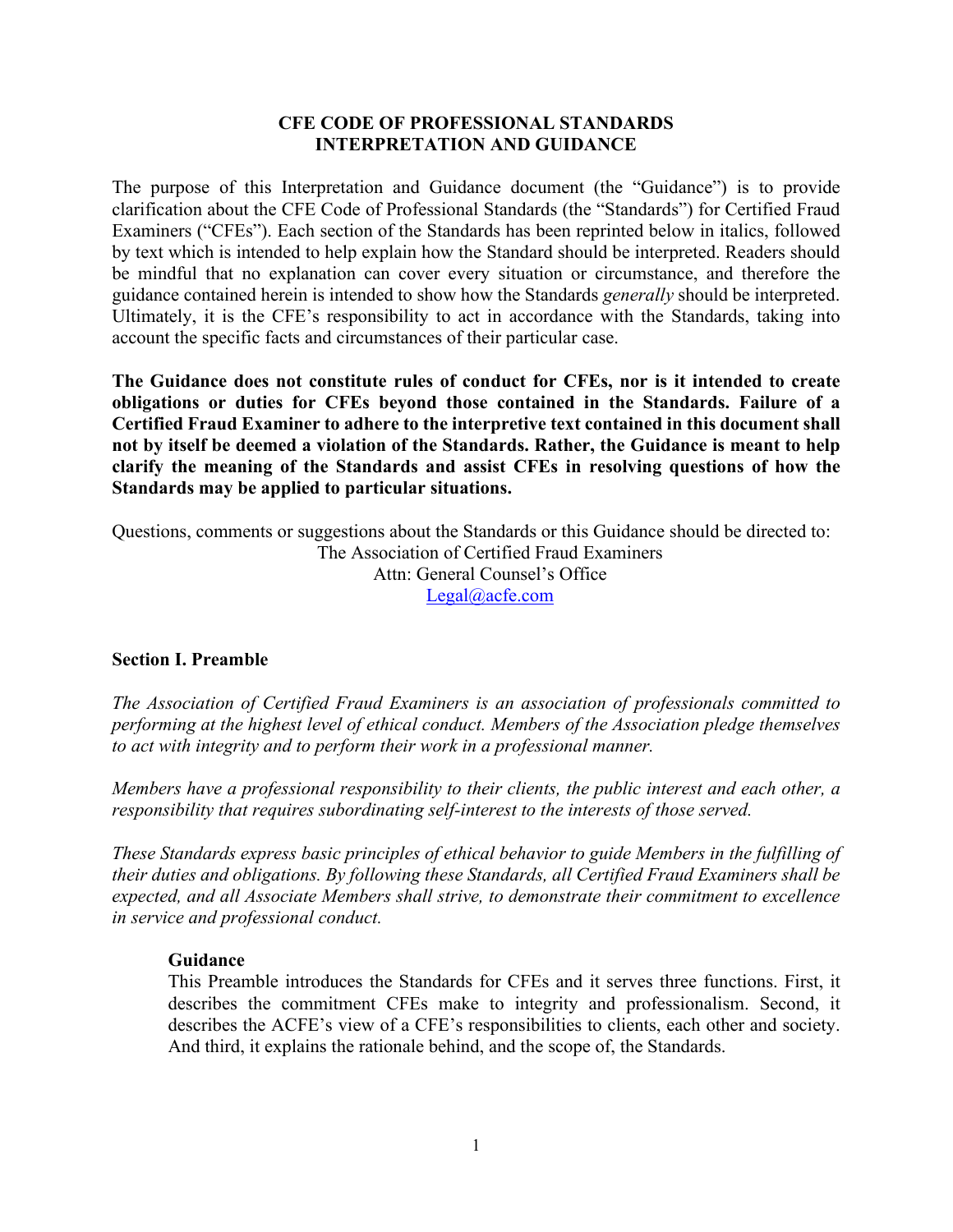### **Section II. Applicability of Code**

*The CFE Code of Professional Standards shall apply to all certified Members of the Association of Certified Fraud Examiners (ACFE). Associate Members of the ACFE should strive to adhere to the Standards, but are not bound by them. The use of the terms "Certified Fraud Examiner" and "CFE" in this Code shall refer to certified Members. For purposes of these Standards, the term "fraud examination" means an assignment or engagement, a substantial purpose of which involves the prevention, detection, investigation, or resolution of fraud or fraud-related conduct.*

# **Guidance**

All CFEs, as a condition of their certifications and membership, are required to adhere to the Standards. Associate Members of ACFE are not required to follow the Standards, but they are encouraged to do so, as the Standards represent sound principles of conduct for anti-fraud professionals.

Although CFEs are required to follow the Standards when possible, there might be instances where a CFE encounters a conflict between the Standards and certain laws, regulations or court orders to which they are subject. In the event that such a conflict arises, the provisions of the law, regulation or court order should be followed.

In other cases, a CFE might encounter standards or like requirements that are imposed by other professions, industries or employers, and which cover topics that are also covered by the Standards. For example, a CFE who is also a public accountant will likely have confidentiality obligations arising not only from the Standards, but also from the professional rules for CPAs or Chartered Accountants in their jurisdiction. In this situation, the best practice is generally for the CFE to follow the more stringent of the two requirements.

For purposes of these Standards, the term "fraud examination" is defined to mean any engagement or assignment, a substantial purpose of which involves the prevention, detection, investigation or resolution of fraud or fraud-related conduct. Questions of whether a particular engagement or assignment constitutes a fraud examination will be determined on a case by case basis. Examples of assignments or engagements that would be considered fraud examinations include but are not limited to the following:

- A CFE is hired by a client to investigate allegations of fraud or fraud-related conduct;
- A CFE is engaged by a client to provide professional services. During the engagement, evidence of fraud is detected and the CFE is either directed by the client, required by rule or chooses on their own to follow up on such evidence;
- A CFE is directed by their employer to conduct an internal audit based on allegations of fraud by an employee or vendor;
- A CFE is engaged by a client to conduct a fraud risk assessment or evaluation of antifraud controls;
- A CFE is engaged to serve as an expert in a litigation case in which questions of fraud or fraud-related conduct are at issue.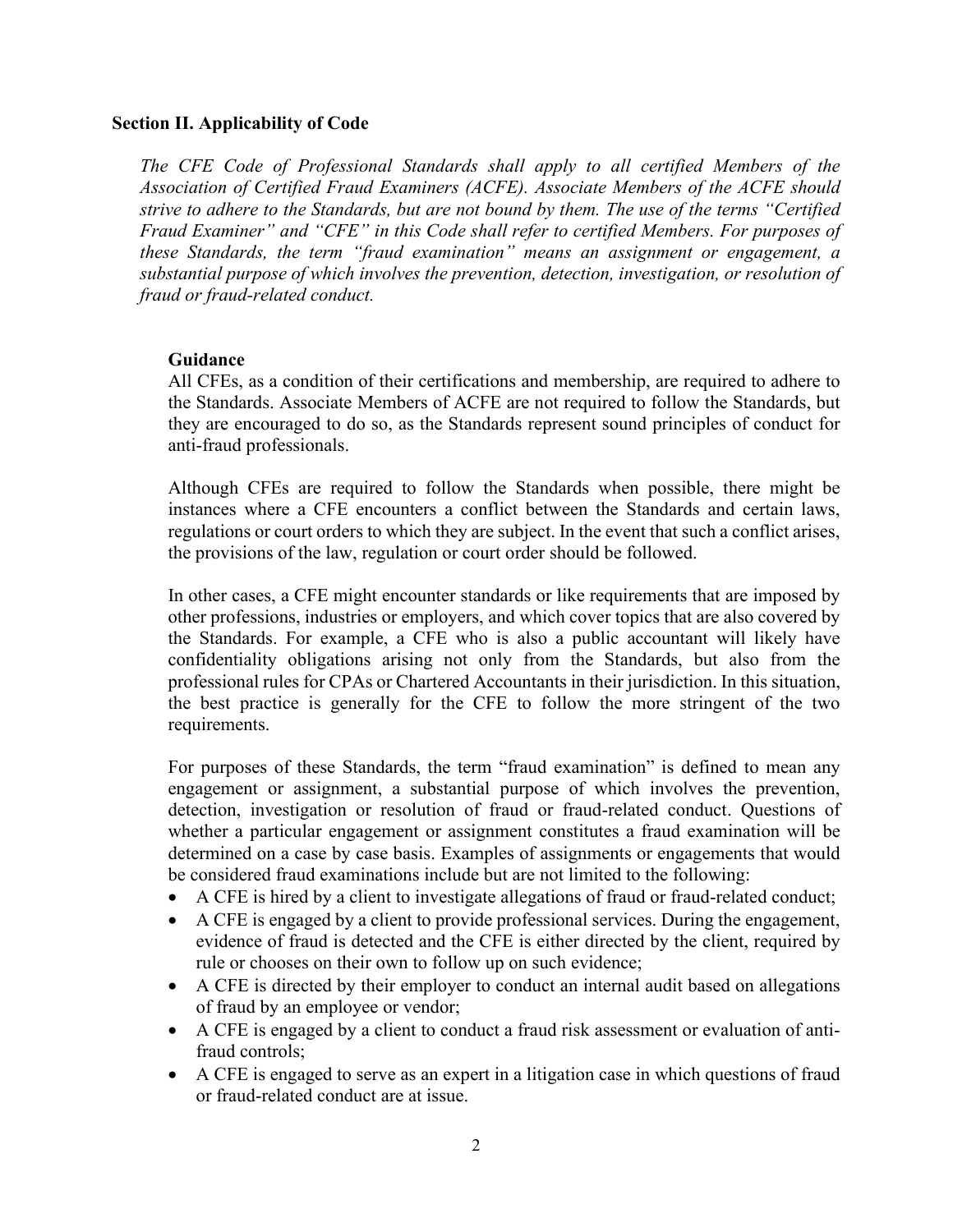Examples of assignments or engagements that would not be considered fraud examinations include but are not limited to the following:

- A CFE who is a CPA is engaged by a client to conduct a general audit of the company's financial statements, where no allegations of fraud have been made and no evidence of fraud is uncovered;
- A CFE who is an internal auditor is directed by their employer to conduct a routine audit where no allegations of fraud are known to them;
- A CFE is engaged to serve as an expert in a litigation case where no questions of fraud or illegal conduct are at issue.

### **Section III. Standards of Professional Conduct**

### **A. Integrity and Objectivity**

*1. Certified Fraud Examiners shall conduct themselves with integrity, knowing that public trust is founded on integrity. CFEs shall not sacrifice integrity to serve the client, their employer or the public interest.*

### **Guidance**

The concept that CFEs should conduct themselves with *integrity* means that CFEs should behave honestly and straightforwardly toward their clients/employers. They should deal fairly with clients/employers and should not knowingly provide clients/employers with information that is materially false or misleading. CFEs should be mindful that the integrity they exhibit reflects not only on them, but also on the ACFE and the anti-fraud profession in general. If a CFE fails to act with integrity, then public confidence in that CFE and in the ACFE itself might be diminished.

The requirement to act with integrity applies both to the conduct of the fraud examination and to the underlying engagement between the CFE and their client/employer. For instance, a CFE would be found to exhibit a lack of integrity if they deliver a fraud examination report that they know contains materially false or misleading statements, contains information that was furnished recklessly without regard for its accuracy or omits material information that causes the report to be misleading. Similarly, if a CFE were to knowingly overbill a client or falsify expenses in connection with an assignment, this would also show a lack of integrity.

This Standard does not prohibit CFEs from engaging in generally accepted investigative techniques that might involve untruthfulness directed toward suspects or investigation targets. For instance, CFEs in law enforcement who are on undercover assignments may be required to be untruthful about their conduct, their status as law enforcement officers, etc. Absent exceptional circumstances, this type of conduct would not violate the Standard requiring that CFEs act with integrity.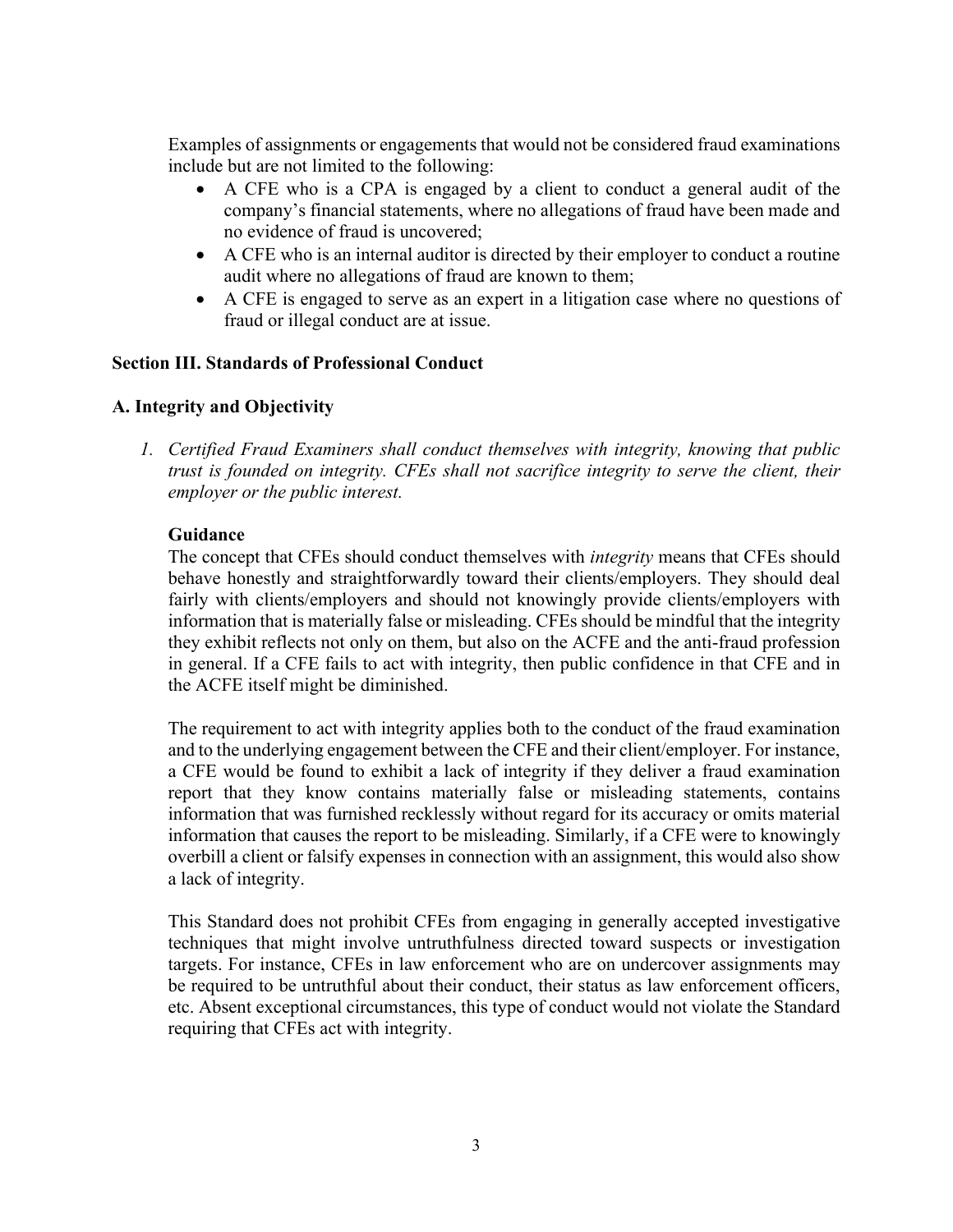*2. Prior to accepting the fraud examination, Certified Fraud Examiners shall investigate for actual, potential, and perceived conflicts of interest. CFEs shall disclose any such conflicts of interest to potentially affected clients or to their employers.*

### **Guidance**

An actual *conflict of interest* exists when a Member's ability to act objectively, or in the best interests of the client and/or employer, is impaired by any current, prior, or anticipated relationship with parties relevant to the fraud examination. Similarly, a potential conflict of interest exists when the Member's objectivity is reasonably likely to be impaired due to a potential event or situation. For example, a conflict of interest might exist if a Member is asked to conduct a fraud examination of someone with whom they have strong personal or business ties, such as a relative, a friend, a business partner, an entity the Member has a financial interest in, or—in the case of a potential conflict—someone with whom the Member reasonably foresees having a strong personal or business relationship. A perceived conflict of interest exists when a situation would cause a neutral and informed third party to reasonably conclude that a CFE's ability to conduct a fraud examination in an objective manner could be hindered.

The wording in the Standards that CFEs "*shall* disclose any actual, potential, and perceived conflicts of interest" makes it clear that a CFE may not proceed with an engagement before each affected client and/or employer has been notified of the conflict. However, the rule does not necessarily bar CFEs from accepting engagements where an actual, potential, or perceived conflict of interest exists. Instead, the rule only requires that such a conflict be disclosed. After disclosure, it is the client and/or employer's decision as to whether the CFE may continue the engagement.

As a matter of best practice, a CFE should disclose any actual, potential, or perceived conflicts to their client and/or employer in writing. And if, after disclosure, the client and/or employer consents to allow the CFE to continue the engagement, the consent should be in writing as well. Thus, a record of both the disclosure and the written consent should be maintained in case the CFE's objectivity is later called into question.

Although the Standard only specifies that CFEs shall investigate for actual, potential, or perceived conflicts "prior to accepting the fraud examination…" CFEs should be mindful of the potential for conflicts throughout the engagement, and if such a conflict arises in the midst of an examination that was not known at the outset, it is best practice for the CFE to disclose that conflict immediately and suspend work until written consent has been obtained from the client and/or employer. Otherwise, the CFE's work product might be vulnerable to claims that the CFE lacked objectivity.

The following are examples of how CFEs could conduct an engagement where there is a potential or perceived conflict of interest if it is properly disclosed.

*Example*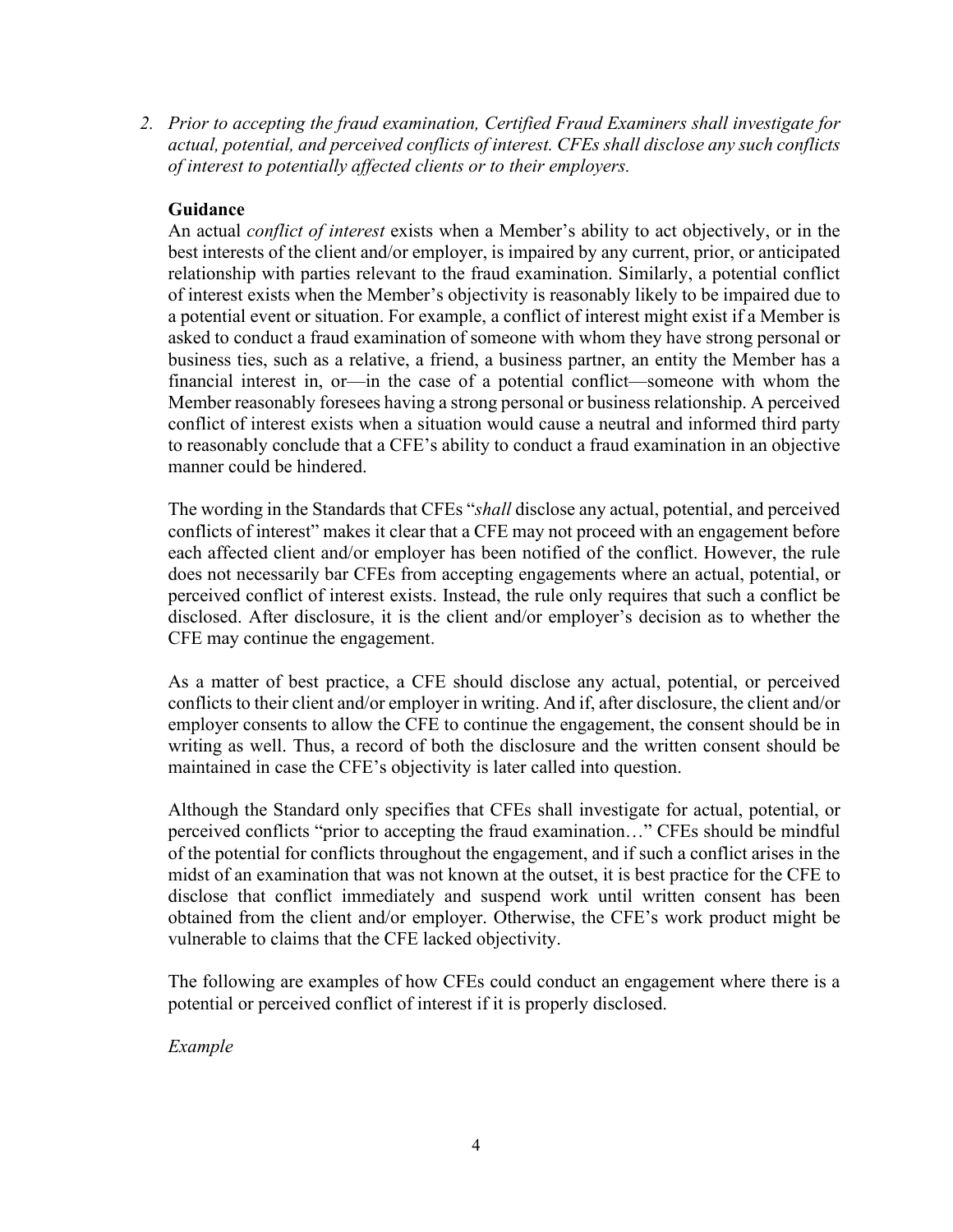A CFE is approached by a company to investigate a possible corruption scheme, and she checks for conflicts prior to accepting the engagement. She discovers that she briefly worked at another organization with someone in the company's purchasing department, but they had little interaction. The CFE discloses the potential conflict to Company A, whose leadership decides that they are not concerned that the conflict will affect the CFE's judgment. The CFE prepares a written disclosure that identifies the conflict, states that Company A acknowledges the situation and consents to the engagement, and is signed by an authorized representative of Company A.

#### *Example*

A company requests a CFE to investigate certain transactions with a local vendor that the company uses. The CFE has a close family member who has seriously considered applying to the local vendor for employment but has not yet done so. Even though there may not be a current conflict of interest, the CFE should disclose the potential for a conflict to the company.

#### *Example*

A CFE is approached by Company A to provide a fraud examination in relation to a business agreement between Company A and Company B. Two years earlier, the CFE performed consulting services for Company B in an unrelated matter. The CFE must disclose and obtain signed consent from both Company A and Company B.

#### *Example*

A university approaches a CFE's private firm to conduct a fraud examination in a case that could potentially involve liability on the part of the university. The CFE has an extended family member who is about to graduate from the university. The CFE does not believe there is an actual conflict of interest, because the family member had already received final grades and been officially notified of graduation eligibility before the CFE was approached about the engagement. However, the CFE determines that there could be a perceived conflict of interest, and therefore must disclose the situation to the potential client prior to accepting the engagement.

*3. Certified Fraud Examiners shall maintain objectivity in discharging their professional responsibilities within the scope of the fraud examination.*

#### **Guidance**

*Objectivity* refers to the ability to conduct fraud examinations without being influenced by one's own personal feelings or the personal feelings and motives of others. An objective CFE provides professional services or recommendations in an impartial manner and is not influenced by bias, prejudice, or other information that cannot be substantiated or that has no foundation. *Bias* refers to partiality that prevents an individual from objectively considering an issue or situation, whereas *prejudice* refers to a preconceived attitude, belief, or feeling that prevents objective consideration of an issue or situation.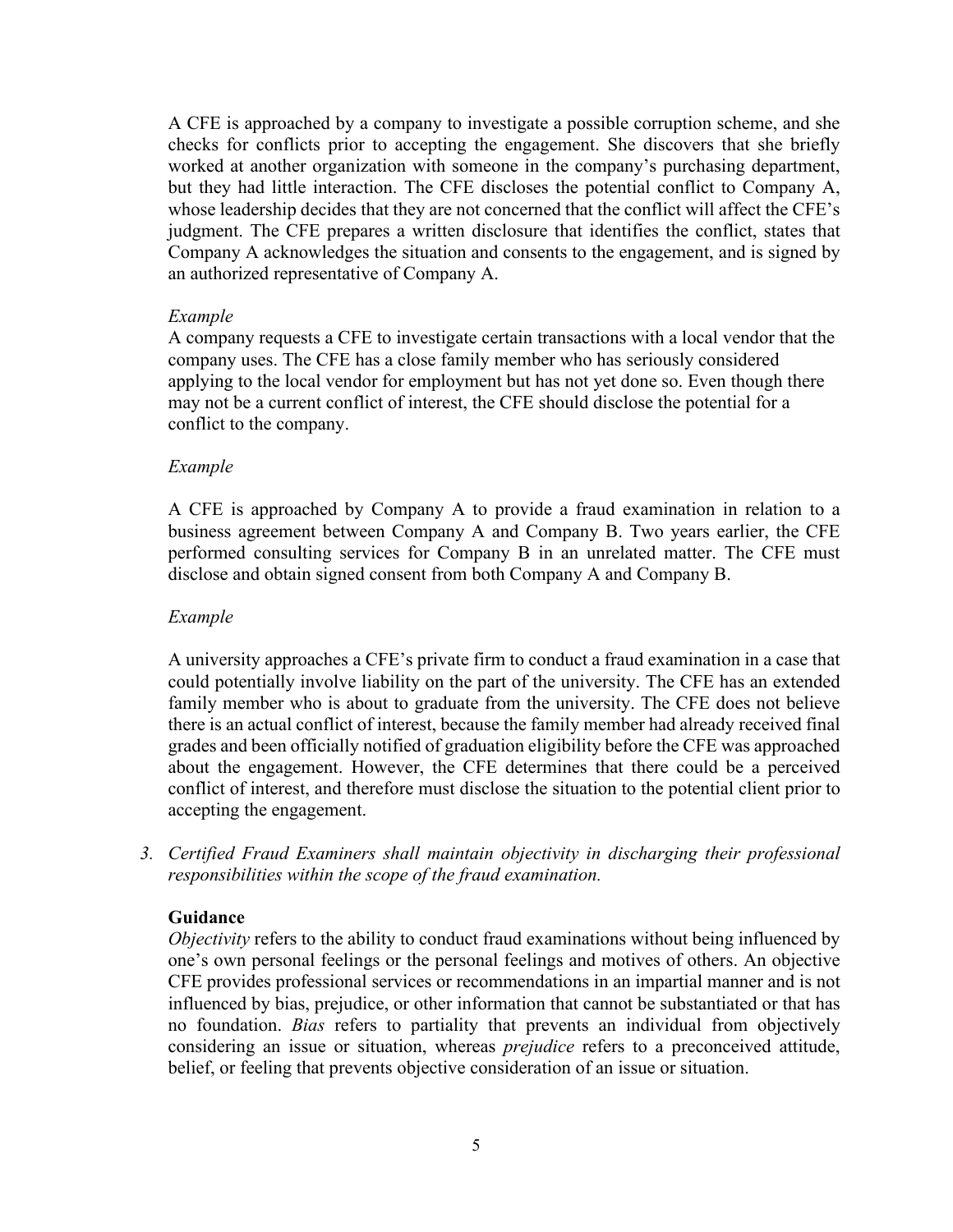A CFE would likely be found to have violated this Standard, for example, if they were to determine at the outset of an examination that Suspect A had misappropriated funds, and then proceeded to only gather or seek out evidence showing that Suspect A was responsible for the missing money, while ignoring evidence that tended to show Suspect A was not responsible.

This Standard is closely related to Section III.A.2., which requires CFEs to disclose actual, potential, and perceived conflicts of interest, but it is broader in some respects. While CFEs are only required to disclose conflicts of interest, which may be waived by the client/employer, there is no waiver option for this Standard. A CFE who fails to maintain objectivity is in violation of the Standards regardless of whether the client/employer consents to the CFE's conduct. Therefore, a CFE should remove themselves from an engagement if their objectivity has become so diminished that it could significantly impact the outcome or findings of the examination.

Another issue that CFEs should consider when accepting a fraud examination engagement is whether a proposed contingency fee (i.e., an arrangement where the amount of the fee for services is dependent on the outcome of the case) will compromise the CFE's objectivity or give rise to an actual or perceived conflict of interest. Generally, contingency fees can expose CFEs to allegations of bias, because CFEs are expected to be objective and to avoid the appearance of a conflict of interest. However, there may be situations in which a contingency fee is customary, reasonably unlikely to result in bias, and/or is required by law for certain services performed by CFEs. For instance, contingency fees would be acceptable under the ACFE Code of Professional Standards in the following hypothetical situations:

- Royalty auditors are customarily paid a contingency fee based on recovery of royalties that were not properly distributed (regardless of whether the royalties were improperly held due to fraud or otherwise).
- As required by the relevant jurisdiction's law, a health care claims recovery auditor is paid contingency fees based on recovered overpayments (whether the overpayments made were due to fraud, breach of contract, or otherwise).

Another consideration for CFEs who are members of or licensed by other professional organizations is that there might be conflicting rules on contingency fees, in which case the CFE should follow the more stringent of the rules (see Section II of the Guidance). Therefore, contingency fees should be approached with caution, but there are some circumstances where such fees may be acceptable if they are reasonable and unlikely to impact the objectivity of the CFE.

*4. Certified Fraud Examiners shall not commit acts discreditable to the ACFE or its membership, and shall always conduct themselves in the best interests of the reputation of the profession.*

# **Guidance**

CFEs who commit discreditable acts tarnish their reputation, the reputation of the ACFE, and the public perception of the CFE designation. A *discreditable act* is an act that damages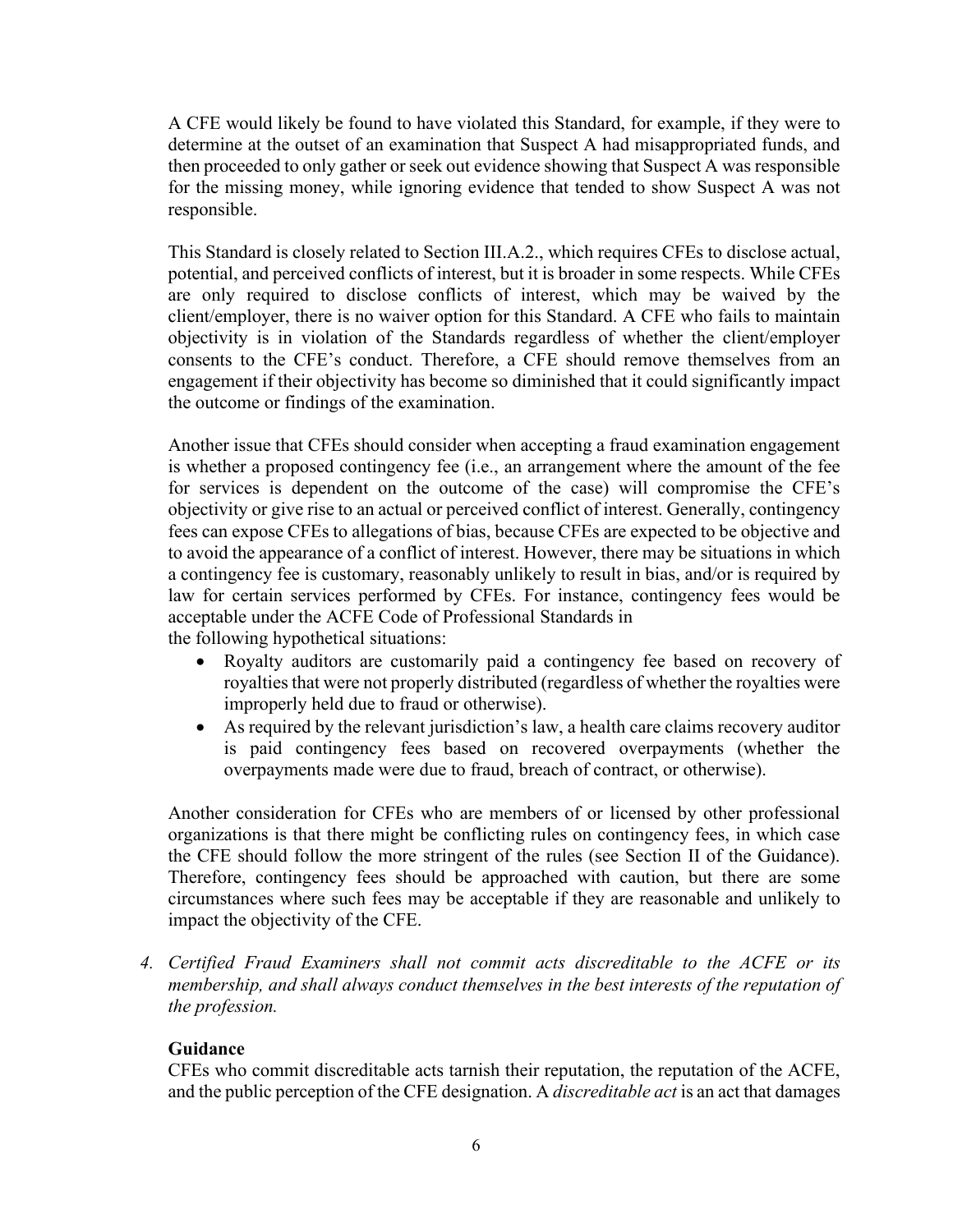a CFE's integrity, trustworthiness, or fitness to practice as an anti-fraud professional. Examples of discreditable acts include, but are not limited to:

- Being convicted of an offense punishable by more than one year in prison (a felony) or a crime of moral turpitude.<sup>[1](#page-6-0)</sup>
- Being adjudicated for an offense of dishonesty, fraud or gross negligence in a professional engagement
- Breaching a fiduciary responsibility in a professional engagement
- Failing to comply with a valid court order
- Giving intentional false sworn testimony
- Fabricating evidence or knowingly excluding relevant evidence in a professional engagement
- Making threats of bodily harm in connection with a professional engagement
- Failing to turn over to a client/employer records that were (a) provided by the client/employer; or (b) prepared by the CFE for a client/employer (provided that the preparation of such records is complete and no fees for the engagement are due.)
	- o Failure to turn over work papers does not constitute an act discreditable unless the CFE is required by law or regulation to turn over such work papers.
- Soliciting or disclosing CFE Exam questions and answers, or performing other acts of fraud or deceit in obtaining a CFE certification
- *5. Certified Fraud Examiners shall not knowingly make a false statement when testifying under oath in a court of law or other dispute resolution forum. CFEs shall comply with lawful orders of the courts or other dispute resolution bodies. CFEs shall not commit criminal acts or knowingly induce others to do so.*

# **Guidance**

CFEs commonly provide sworn testimony in courts of law or other dispute resolution forums. When doing so they are prohibited from knowingly making a false statement. The use of false statements by a CFE in such circumstances could cause the innocent to be punished or the guilty to go free, or could result in unjust civil or administrative rulings. In short, a CFE's testimony can hold great weight in a legal proceeding, and this power to influence should not be taken lightly. False statements, if uncovered, only serve to undermine the CFE's credibility with the trier of fact and could subject the CFE to legal liability.

Similarly, CFEs are obligated to comply with lawful orders of the courts. Failure to do so shows a disregard for the authority of the court, could negatively impact the outcome of a case, and might constitute a criminal or civil violation for which the CFE can be held liable.

<span id="page-6-0"></span><sup>1</sup> Section 5.07 of the ACFE Bylaws defines a *crime of moral turpitude* as "one that calls into question the integrity and judgment of the offender and includes but is not limited to offenses such as bribery; fraud; corruption; solicitation; embezzlement; theft by a fiduciary or trustee; or theft by trick, deceit or false pretenses."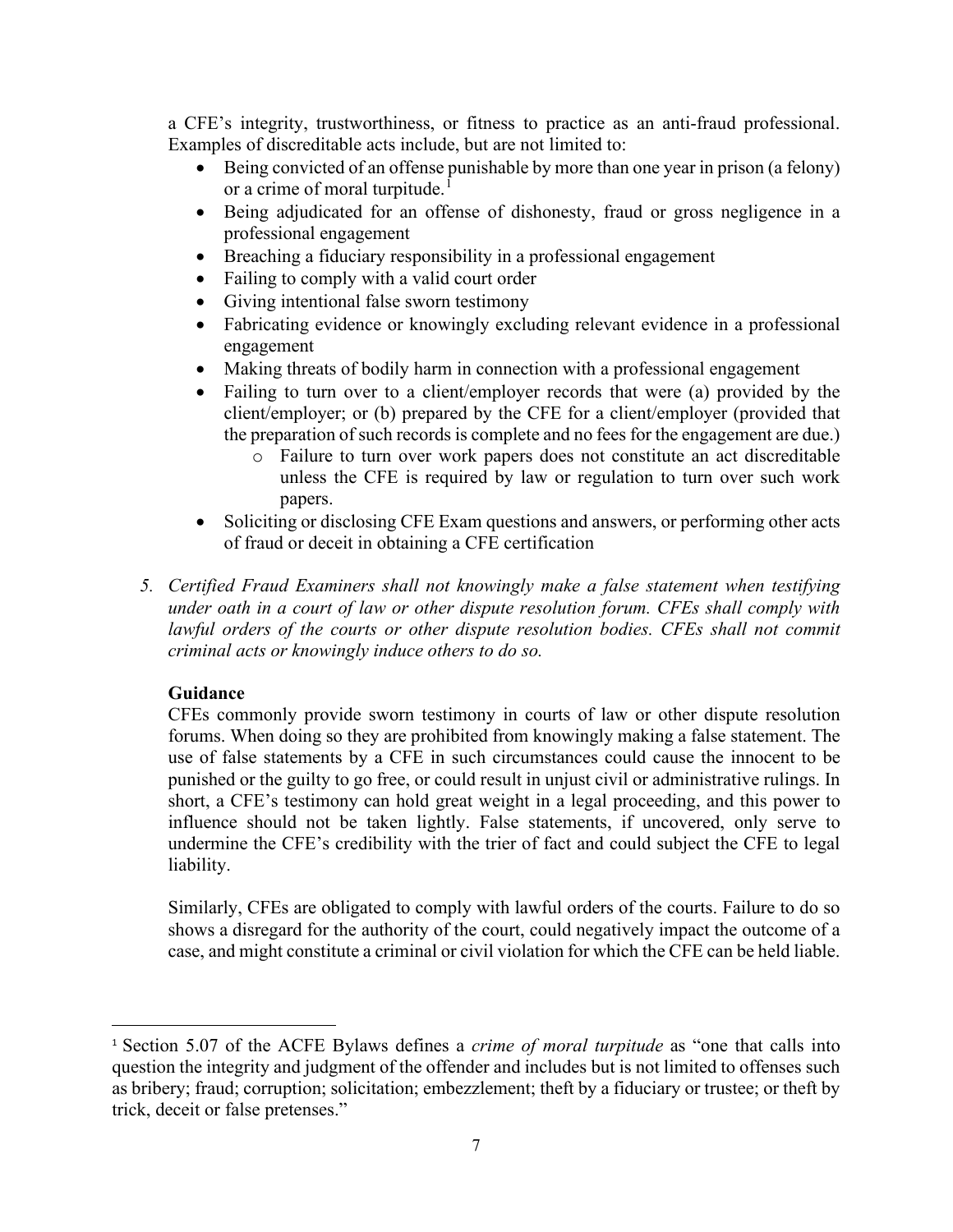Additionally, this Standard provides that Members should not commit criminal acts or knowingly induce others to do so. Generally speaking, this Standard is meant to apply to offenses punishable by more than one year in prison or crimes of moral turpitude.<sup>[2](#page-7-0)</sup> However, other crimes might constitute a violation of this Standard depending on their severity and the circumstances of the case. For example, reckless or intentional misconduct that endangers the life or safety of another, even if it is not punishable by more than one year in prison, might constitute a violation. Minor infractions that do not involve any aspect of moral turpitude and have no relevance to the CFE's professional conduct, such as traffic violations, would not ordinarily be deemed violations of this Standard, although Members should strive to obey all laws at all times.

All cases involving the application of this Standard are decided by the ACFE Board of Regents at its own discretion on a case-by-case basis.

### **B. Professional Competence**

*1. Certified Fraud Examiners shall be competent and shall not accept assignments where competence is lacking. In some circumstances, it may be possible to meet the requirement for professional competence by use of consultation or referral.*

### **Guidance**

*Professional competence* refers to an individual's knowledge, skills, experience and overall capability to perform the duties of a CFE in a particular engagement. Each CFE is responsible for ensuring that they have the requisite competence to perform the services required of them in an adequate and capable manner. This is a determination that is to be made on a case-by-case basis. If a CFE determines that they cannot reasonably expect to complete the engagement with professional competence, then they should not accept the assignment.

The competence required in any given engagement will depend on a number of factors, including the complexity of the case, the specialized nature of the assignment, the CFE's experience and training in the matter at issue and whether the CFE has the ability to consult with or refer the matter to third parties of established competence.

This Standard specifically provides that CFEs may meet the professional competence requirement by consultation or referral with other professionals who possess knowledge, skills or experience that the CFE might lack. For example, suppose a CFE takes on a fraud examination case, and part of the investigation will require data to be recovered from a suspect's computer hard drive. Suppose further that the CFE has no training or experience in recovering data from a hard drive. This would not preclude the CFE from accepting the engagement, provided that they consult with or retain someone with the requisite skills

<span id="page-7-0"></span><sup>2</sup> Section 5.07 of the ACFE Bylaws defines a *crime of moral turpitude* as "one that calls into question the integrity and judgment of the offender and includes but is not limited to offenses such as bribery; fraud; corruption; solicitation; embezzlement; theft by a fiduciary or trustee; or theft by trick, deceit or false pretenses."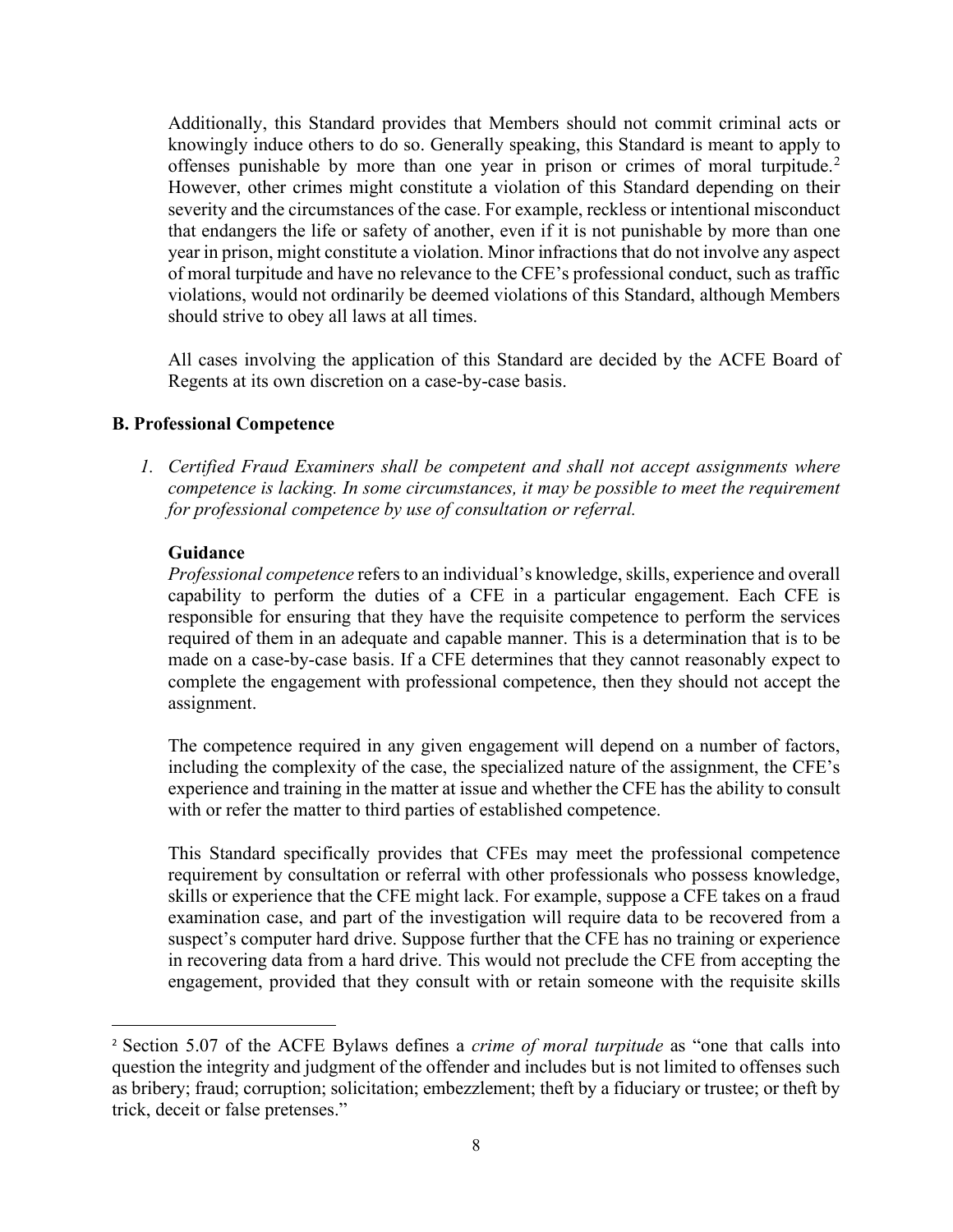necessary to recover the data in a professionally competent manner. Conversely, if the CFE determines to extract the data themselves without any training or consultation, and without understanding fully how to perform that task, then the CFE would likely be found to lack professional competence to handle the engagement.

Competency is not the same thing as perfection. The fact that a CFE might make errors of judgment in an engagement, or even the fact that a CFE might perform an engagement below the level of the client's expectations, does not necessarily mean that the CFE lacked competence. The question of whether a CFE had adequate professional competence to accept an engagement is one that should be focused on the CFE's good-faith assessment of their knowledge, skills and experience at the time the engagement was accepted, not after it has been completed.

*2. Certified Fraud Examiners shall maintain the minimum program of continuing professional education required by the Association of Certified Fraud Examiners. A commitment to professionalism combining education and experience shall continue throughout the CFE's professional career. CFEs shall continually strive to increase the competence and effectiveness of their professional services.*

#### **Guidance**

CFEs shall continually strive to increase the level of competence and effectiveness of their professional services by maintaining appropriate continuing professional education (CPE). CPE requirements are set by the ACFE Board of Regents and are subject to change. These requirements are published by ACFE on its website at ACFE.com/CPE. It is the CFE's responsibility to know what CPE requirements have been established by the Board of Regents. Members must maintain the minimum levels of CPE as dictated by the Board and must certify their compliance with CPE requirements in accordance with the Board's rules.

### **C. Due Professional Care**

*1. Certified Fraud Examiners shall exercise due professional care in the performance of their fraud examination services. Due professional care requires diligence, critical analysis and professional skepticism in discharging professional responsibilities.*

#### **Guidance**

The requirement that a CFE exercise *due professional care* means that the CFE should perform their services to the best of their ability with consideration for the best interests of the client/employer. A CFE should be diligent in their work and should exercise critical analysis and professional skepticism of at least the level that a client/employer ought to reasonably expect from a competent professional in the CFE's field.

The fact that a CFE makes errors in an engagement or fails to meet the client/employer's expectations does not necessarily mean that they failed to exercise due professional care. In evaluating whether a CFE has exercised due professional care, two primary questions should be addressed: (1) Did the CFE make a good faith effort to perform services to the best of their ability, with the client/employer's best interests in mind? (2) Did the CFE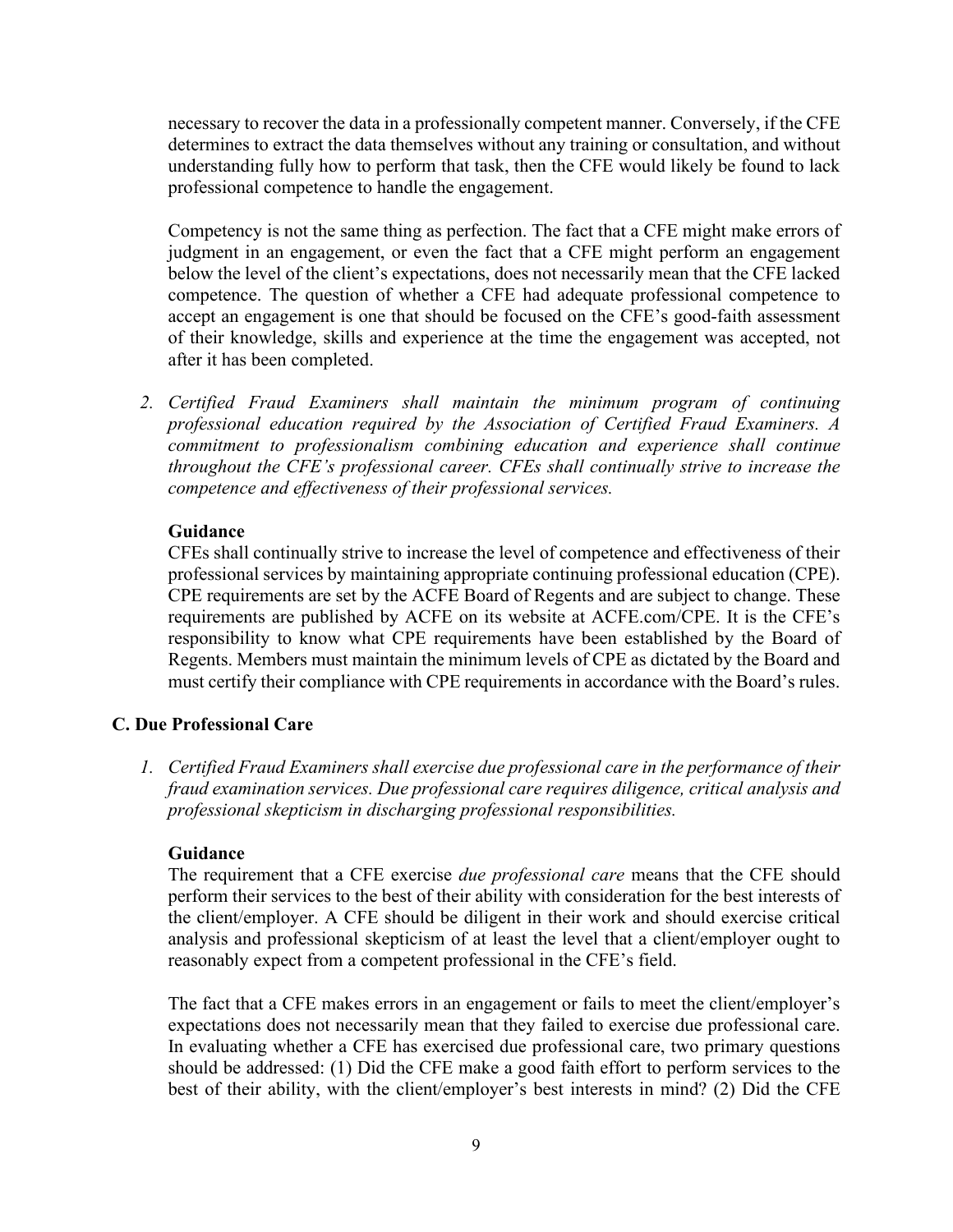perform their services and exercise critical analysis and professional skepticism no less diligently than what would be expected of a competent professional in the CFE's field? If the answer to both of those questions is yes, then the CFE has likely exercised due professional care, even if errors were made.

*2. Conclusions shall be supported with evidence that is relevant, reliable and sufficient.*

#### **Guidance**

CFEs are permitted to draw reasonable conclusions in fraud examination reports and, of course, when offering expert testimony. In fact, the CFE's specialized knowledge, skills and expertise might make them particularly qualified to assist a layperson — whether it is a client/employer or a jury — in drawing conclusions from the evidence at hand.

CFEs must use relevant, reliable and sufficient evidence to support their findings and conclusions. *Evidence* can be defined as all the information that influences a decisionmaker in reaching decisions. *Black's Law Dictionary* defines *evidence* as:

*Anything perceivable by the five senses, and any proof such as testimony of witnesses, records, documents, facts, data, or tangible objects legally presented at trial to prove a contention and induce a belief in the minds of a jury.*

*Relevant evidence* is evidence that tends to make some fact at issue more or less likely than it would be without the evidence. Evidence that has no relationship to any of the issues in the case is irrelevant.

Evidence is *reliable* if it comes from a trustworthy or believable source. Evidence is *sufficient* to support a CFE's findings and conclusions where the weight of the evidence is such that a reasonable professional could draw the same or a similar conclusion to that of the Member. The fact that two professionals might draw different conclusions based on the same evidence does not necessarily mean that one of the experts has acted on insufficient evidence. For example, at trial it is common for expert witnesses to offer opposing and contradictory conclusions based on the facts at issue. The test of sufficiency is not a test of which expert witness is "right" and which is "wrong." Instead, the question is whether a similarly situated professional *could reasonably* draw the same or a similar conclusion as the witness, given the evidence at hand.

Although CFEs are generally permitted to make conclusions based on appropriate evidence, they should be mindful that Article Five of the ACFE Code of Professional Ethics specifically prohibits CFEs from expressing opinions "regarding the guilt or innocence of any person or party." For guidance on this prohibition, refer to Section V.B.2 of this document.

*3. Fraud examinations shall be adequately planned. Planning controls the performance of a fraud examination from inception through completion and involves developing strategies and objectives for performing the services.*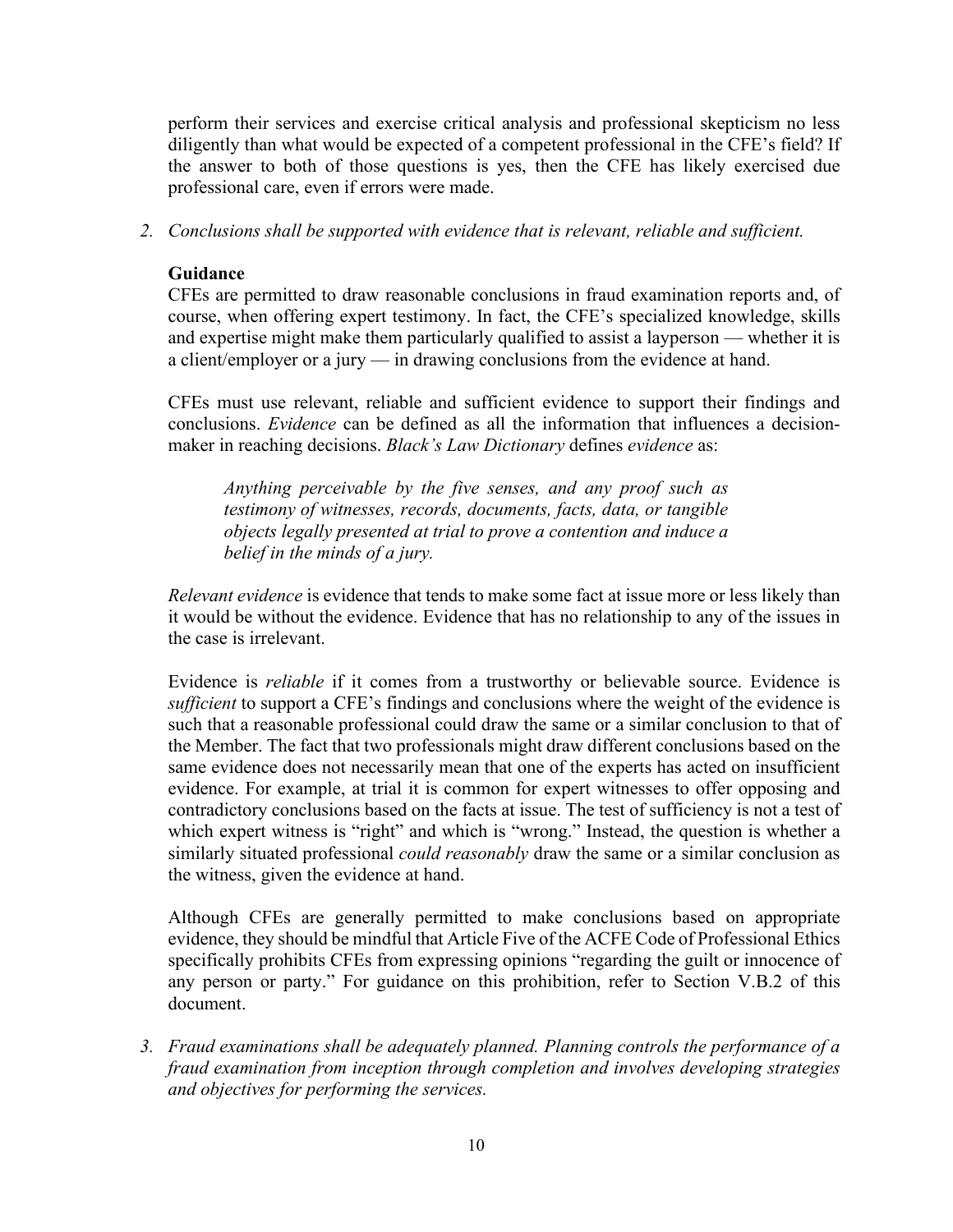### **Guidance**

Preparation is a critical step in any fraud examination. Planning for a fraud examination involves understanding the goals of the engagement and developing a strategy for its expected conduct, organization and staffing.

The extent of planning required and the nature of the planning process will vary depending on the type of examination to be conducted. It is the CFE's responsibility to ensure that they have adequately planned for each engagement, taking into account the specifics of the case at hand. Generally, larger, more complex examinations will require more detailed planning than smaller, simpler ones. The CFE's familiarity with the client/employer or the facts and circumstances of the case will also impact the amount of planning that is required.

The following questions might help the CFE understand the key issues to be addressed and develop a plan for performing an examination:

- What is the scope of the fraud examination?
- What is the budget?
- Are there adequate resources to conduct this examination?
- What is the line of authority?
- To whom should information be reported?
- What type of report, written or oral, does the client/employer expect? Will law enforcement assistance be necessary?
- What is the nature of the matter(s) at issue?
- Who are the relevant parties?
- What period is under review?
- What are the deadlines?
- Where are the information, documents and data pertinent to the examination located?
- Have any related fraud examinations ever been conducted at the relevant location?
- What other sites, entities, departments or regions might be involved?
- How long has the issue existed?
- If fraud is suspected, did it occur in an industry or location that has a history or culture of fraud?
- Has the organization been in compliance with reporting and regulatory requirements?
- Does the organization have a fraud policy?

The fact that a fraud examination might deviate in course from the CFE's initial plan does not necessarily indicate that the CFE failed to adequately plan the engagement. Fraud examinations, by their nature, are fluid. As new evidence emerges, the CFE might identify new targets and find it necessary to amend their fraud hypothesis and expand the scope of the engagement. Additionally, as the examination progresses the client/employer might make changes to the goals, resources, budgets or timelines of the examination. All of these factors can impact the planning of the engagement. Where changes occur that materially affect the conduct of the examination, the CFE should review their plan and make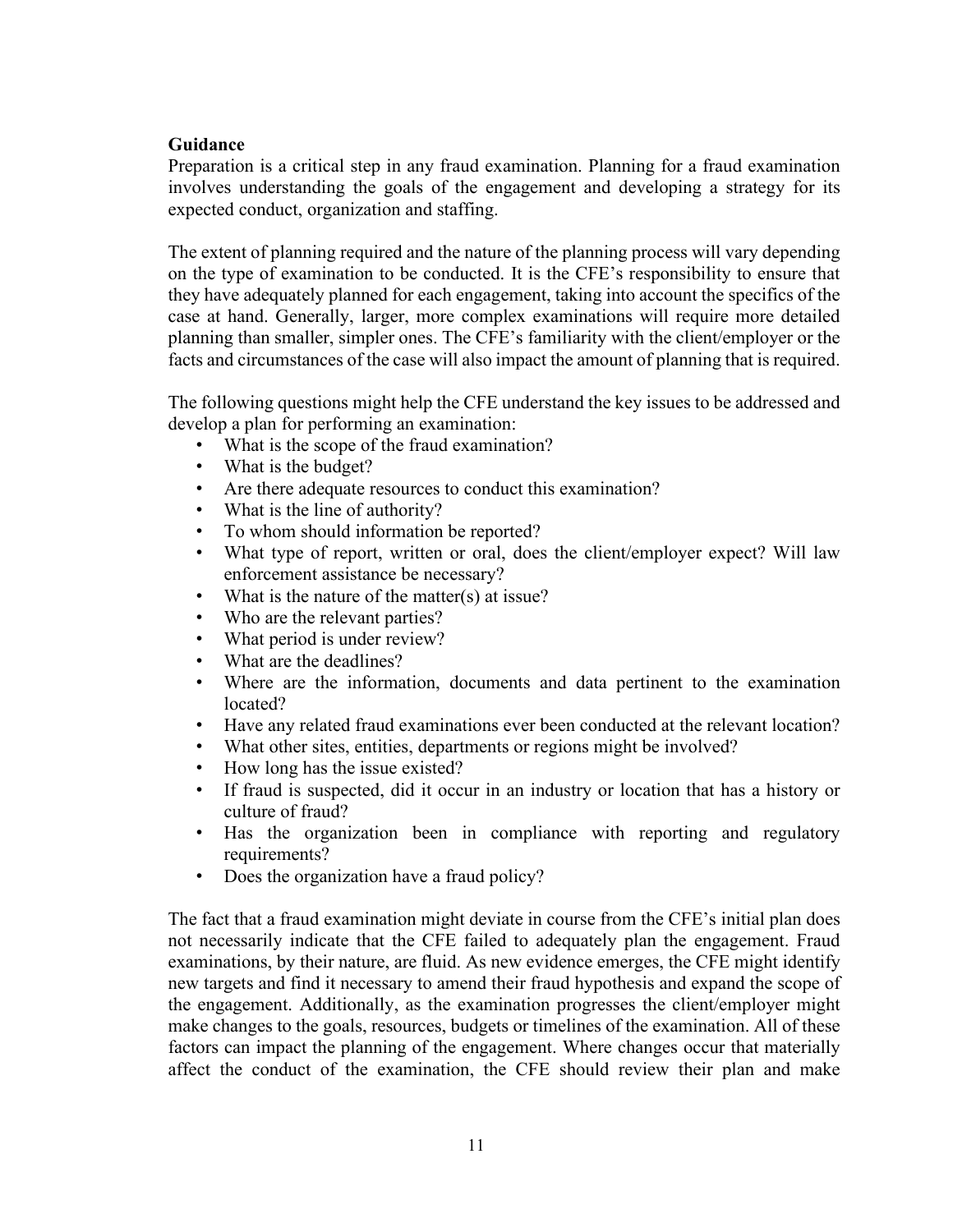adjustments as necessary to account for the new information or new client/employer direction.

*4. Work performed by assistants and other professionals operating under the Certified Fraud Examiner's direction on a fraud examination shall be adequately supervised. The extent of supervision required varies depending on the complexities of the work and the qualifications of the assistants or professionals.*

### **Guidance**

In some circumstances the CFE may use other professionals to assist them in a professional engagement. These might include assistants, other CFEs or anti-fraud professionals or third-party professionals with specialized skills. Regardless of who the CFE retains to assist them, the CFE is still ultimately responsible for providing competent services to the client/employer. Therefore, it is the CFE's responsibility to adequately supervise those who are working under their direction to make sure that competent services are being delivered with due professional care. This Standard does not require a CFE to supervise individuals who are not working under their direct authority.

### **D. Understanding with Client or Employer**

*1. At the beginning of a fraud examination, Certified Fraud Examiners shall reach an understanding with those retaining them (client or employer) about the scope and limitations of the fraud examination and the responsibilities of all parties involved.*

### **Guidance**

At the outset of a fraud examination, the CFE should communicate with their client/employer to ensure that there is mutual understanding regarding the scope, expectations, subject matter, compensation, deliverables and other key issues concerning the examination. This Standard is designed to help preclude disagreements or confusion as to the nature, or the expected outcome, of an engagement.

Issues to be addressed in reaching an understanding about the scope and limitations of the fraud examination will vary, but might include the following:

- The matter to be investigated
- Timeliness or urgency of the engagement
- Compensation
- Requirements for status updates and ongoing communication
- Guidelines for the final report
- The format for the final report
- Confidentiality requirements
- Expertise or resources (e.g., equipment, software, etc.) required
- Supporting assistance, if any, needed from the client/employer
- Specific responsibilities of the Member, client/employer and other parties involved in the engagement
- Scope of documents, witnesses and/or physical areas accessible to the CFE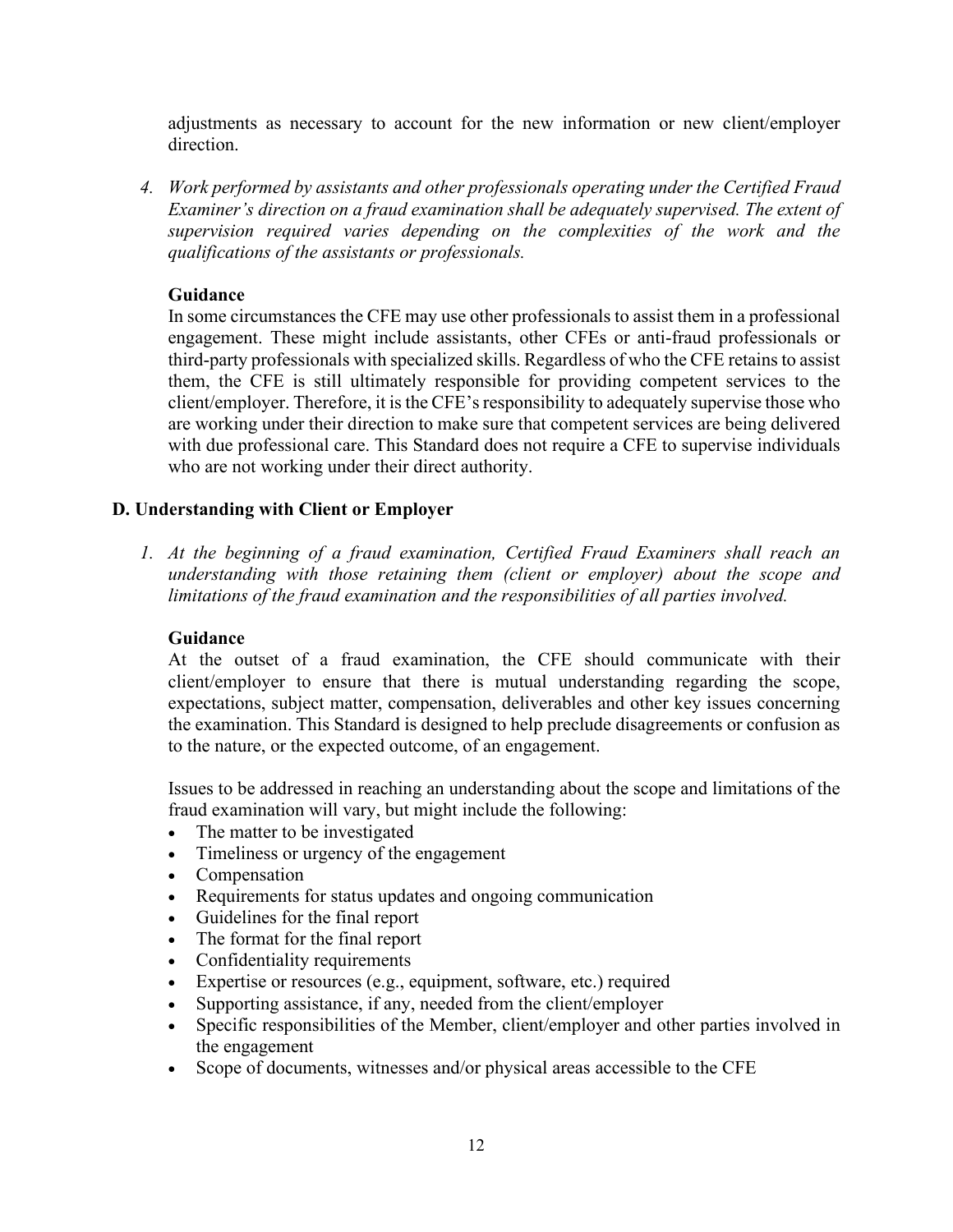As a matter of best practice it is suggested that CFEs document the understanding in a formal written contract or a client engagement letter. However, oral agreements are not prohibited by this Standard. Furthermore, it is recognized that in some circumstances it might not be practical to have a written understanding of the engagement. For example, CFEs who work in-house might not have any sort of formal agreement or engagement letter with their employer concerning their assignments. Nevertheless, when a CFE conducts a fraud examination based on an oral agreement or oral instructions from an employer, it is a good idea for the CFE document their understanding of the agreement or assignment and make reasonable efforts to communicate their understanding of the engagement to the client/employer.

*2. Whenever the scope or limitations of a fraud examination or the responsibilities of the parties change significantly, a new understanding shall be reached with the client or employer.*

### **Guidance**

Standard III.D.1, discussed above, requires CFEs to reach an understanding with the client/employer at the outset of the engagement about the scope and limitations of the fraud examination and the parties involved, but the full scope of a fraud examination might not be entirely foreseeable at the beginning of the engagement. During the examination, new evidence might emerge or new facts might be uncovered that shift the scope or alter the responsibilities of those conducting the examination. For example, a CFE might find that the fraud being investigated is significantly larger than was originally anticipated and additional resources will be required to identify and recover all missing funds. Alternatively, the CFE might discover that the examination will require them to retain professionals with specialized skills who were not originally included in the plan of examination.

When new issues significantly change the scope or limitations of a fraud examination or the responsibilities of the parties, the CFE is required to reach a new understanding with the client/employer. This rule reflects the fact that the CFE provides services for the benefit of the client/employer. If the nature of those services or the expectations about the engagement significantly change, then the client/employer must be notified and must consent to the changes. For example, if the changes are likely to involve significantly increased costs, it would be unfair and could lead to a subsequent dispute if the CFE were to proceed without the client's consent.

This Standard only requires a new understanding for *significant* changes in scope, limitations or responsibilities. Generally speaking, changes likely to cause materially higher costs or materially longer engagements would be considered significant. Changes affecting other aspects of the examination — such as the suspects, the theories of wrongdoing, the makeup of the examination team, the investigative techniques to be employed or other factors — might or might not be deemed significant depending on the circumstances of the case. The key question is whether the changes are likely to be deemed material by the client.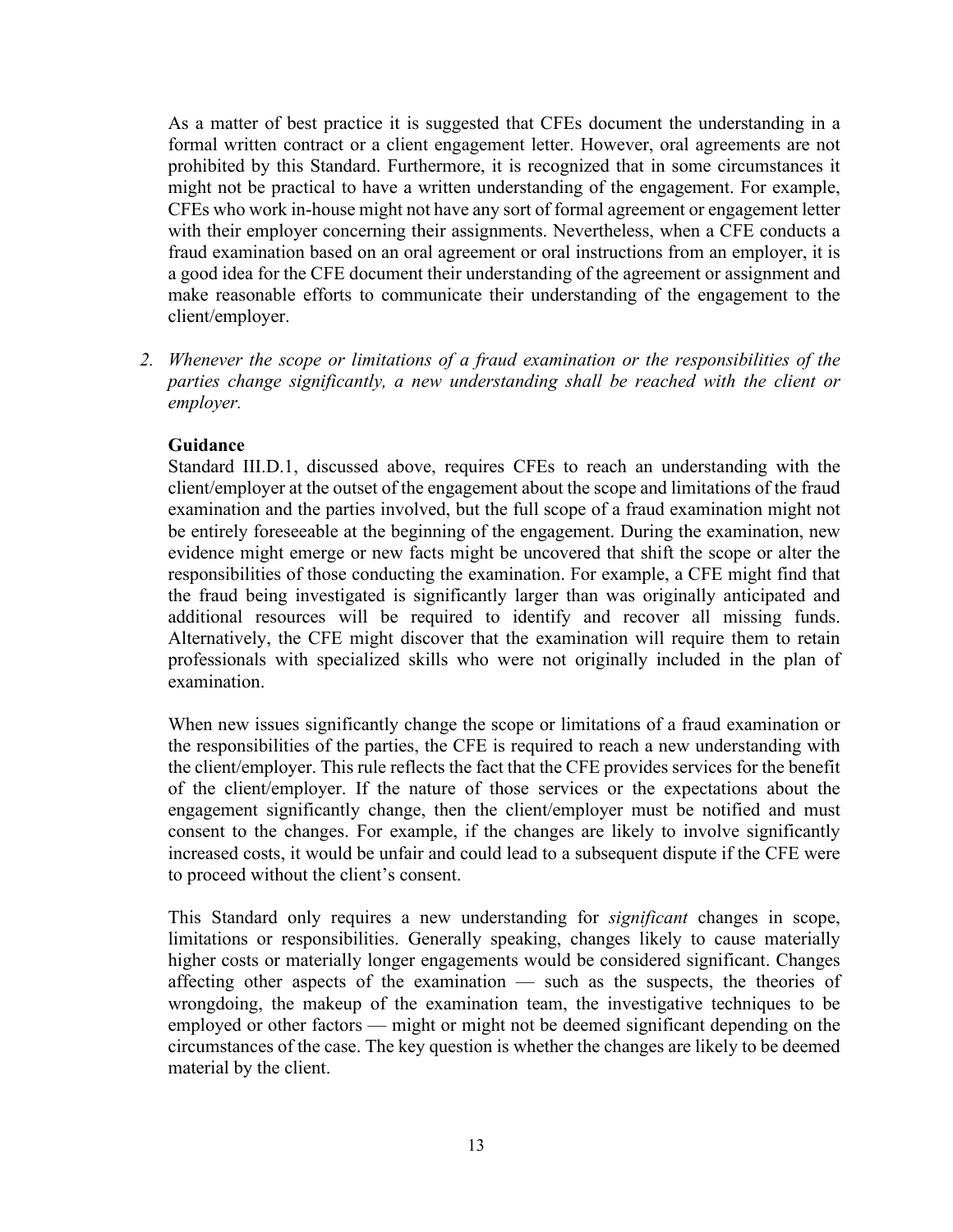Finally, this Standard does not require that the modified understanding with the client be in writing, or even that it be in the same format as the original understanding. However, as a matter of best practice it is advisable for CFEs to note in writing any significant changes to the scope of the engagement and to obtain the client/employer's written consent to those changes where possible. Where the CFE only receives oral consent from the client/employer, it is advisable for them to make a written record that the client/employer was notified of the changes, to note that the client/employer consented to the changes, and to note the CFE's understanding of any changes to the engagement.

### **E. Communication with Client or Employer**

*1. Certified Fraud Examiners shall communicate to those who retained them (client or employer) significant findings made during the normal course of the fraud examination.*

### **Guidance**

Proper communication with the client/employer is essential to the success of fraud examinations. Communication will help ensure that the CFE keeps the client/employer informed about the progress of the engagement and it will provide assurance to the client/employer that the CFE is performing their professional duties with competence and due care. CFEs should be mindful that they perform fraud examination services for the benefit of the client/employer, and therefore CFEs have a responsibility to keep the client/employer reasonably informed.

This Standard only requires the CFE to communicate *significant* findings from the fraud examination. The question of what is significant will depend on the facts of the engagement, and the CFE should use their best judgment to determine if a finding would be significant to the client/employer. A CFE will not be deemed to have violated this Standard for failing to convey insignificant or irrelevant findings made during the normal course of the fraud examination.

While this Standard only requires the CFE to communicate significant findings, Members should still promptly comply with reasonable requests from client/employers for information about an examination, even if the CFE does not consider the information requested to be significant. For one thing, the fact that the client requests information indicates that the client might believe it is significant. Furthermore, under the duty of Integrity (see Section III.A), the CFE is expected to deal honestly and straightforwardly with client/employers, and under the Standard of Due Professional Care (see Section III.C) the CFE is expected to perform services diligently and with consideration for the best interests of the client/employer.

# **F. Confidentiality**

*1. Certified Fraud Examiners shall not disclose confidential or privileged information obtained during the course of a fraud examination without the express permission of a proper authority (such as the client or where required by statute or regulation) or the lawful order of a court. This requirement does not preclude professional practice or*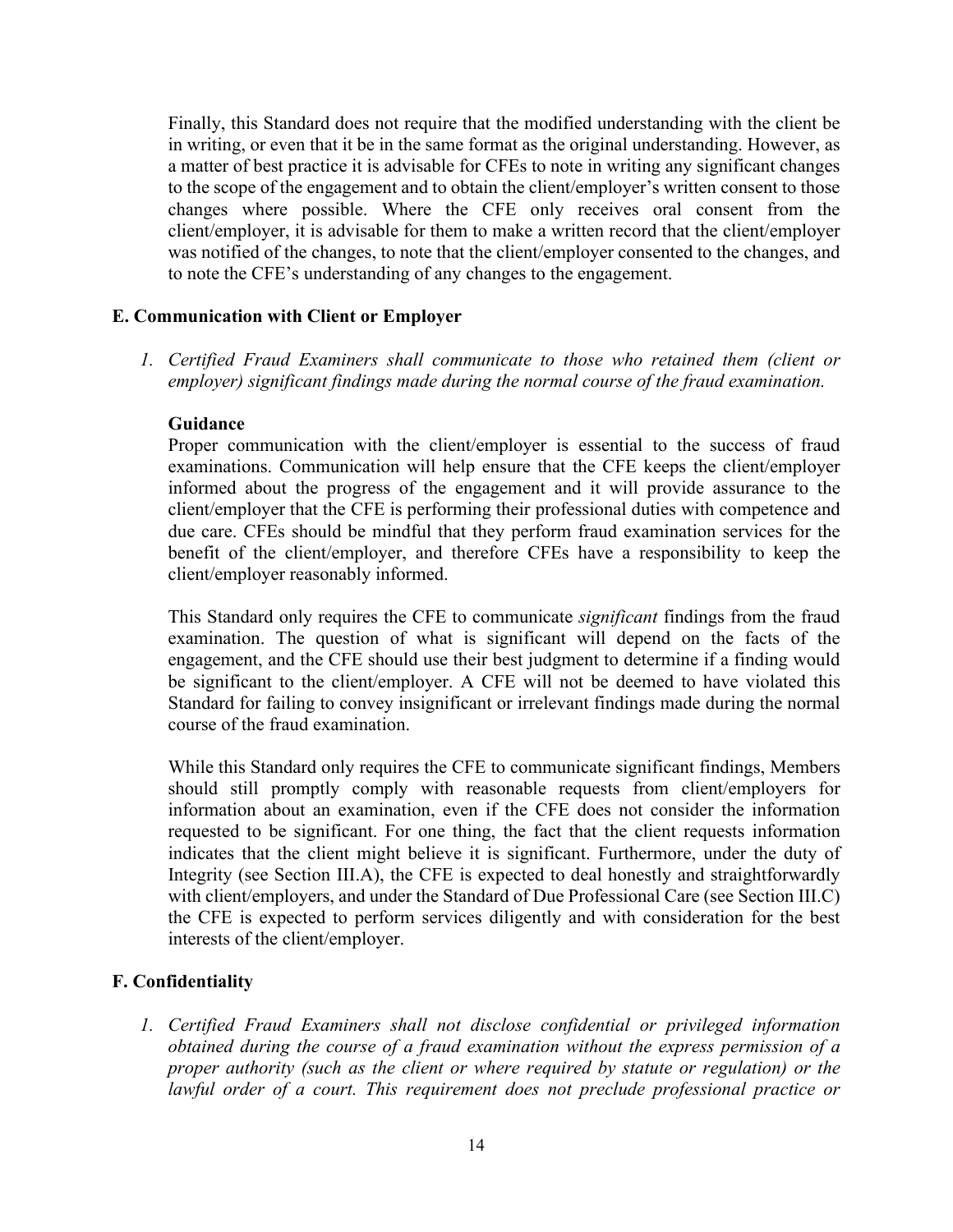*investigative body reviews as long as the reviewing organization agrees to abide by the confidentiality restrictions.*

## **Guidance**

In general, *confidential* information includes any information:

- 1. that is held by or concerns the client/employer, whether technical, business, financial or otherwise
- 2. that the client/employer discloses to the CFE or that the CFE obtains in the course of a professional engagement and
- 3. that the client/employer treats as confidential or secret, or which the client/employer does not make publicly available

*Privileged information* means information obtained within the context of a legally protected relationship that the law protects from forced disclosure. In the context of a fraud examination, the most likely privileges to exist are the legal professional privileges that protect communications between professional legal advisors (e.g., solicitors, barristers, attorneys, etc.), their clients and, in some situations, third-party consultants hired to help provide legal advice to clients. The requirements for the application of these privileges vary among jurisdictions, but generally, if a CFE is retained by and working under the direction of an attorney, then certain communications made between the CFE and the client/employer or the attorney might be deemed privileged.

Due to the nature of fraud examinations, CFEs often will come into contact with confidential or privileged information of the client/employer. This Standard provides that CFEs may not disclose such information without "the express permission of a proper authority or the lawful order of a court." Obviously, the most common "appropriate authority" is the client/employer itself, who owns the confidential or privileged information. A CFE should generally not disclose a client/employer's confidential or privileged information without the client/employer's consent or else they will have breached that client/employer's trust and would likely be found to have violated this Standard.

There are, however, certain exceptions. The Standard specifically permits CFEs to turn over confidential or privileged information when compelled by a lawful court order to do so. In some circumstances the CFE may also be permitted to turn over confidential or privileged information if authorized by the law of that CFE's jurisdiction — for example, if the CFE becomes aware of an ongoing fraud and is obligated by statute to report the crime. Similarly, if the CFE is ordered to turn over confidential or privileged information by a legislative or regulatory body, an investigative review board or another entity with the proper legal authority to compel the production, then the CFE is permitted to disclose the information.

When presented with a lawful order directing them to turn over the client/employer's confidential or privileged information, a CFE must alert the client/employer unless directed otherwise by the body issuing the order. If the CFE is notified that the client/employer will make a legal challenge to the compelled production, then the CFE may delay in producing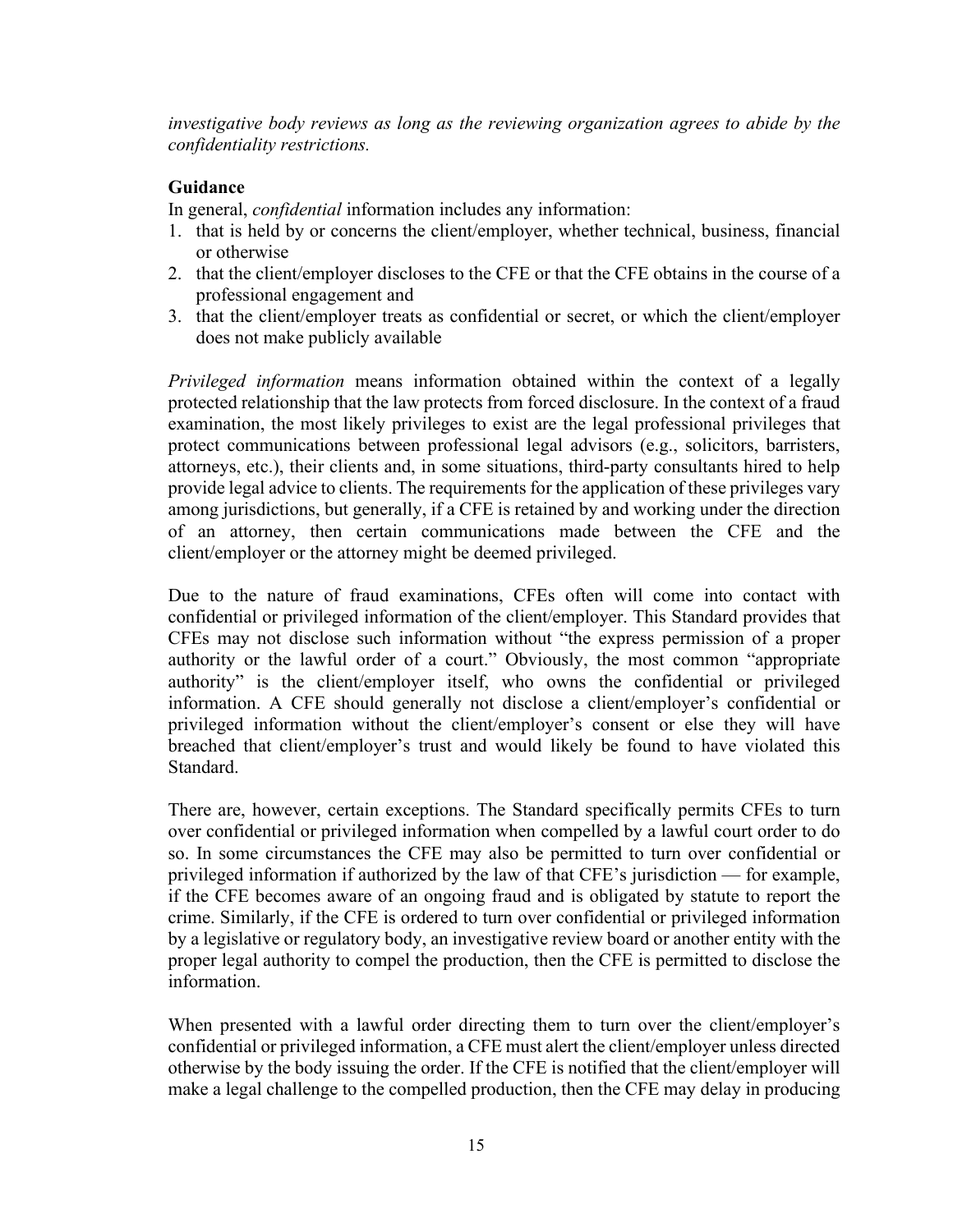the information until the challenge has been settled, provided that the CFE's delay does not violate the order.

CFEs should evaluate whether the identity of a whistleblower is considered confidential information. Statutes, regulations, or organizational policies may define a whistleblower and might provide protections to that person, including protection from disclosure of their identity. Whether this information must remain confidential will be based on the circumstances, the best interest of the client, the relevant law, and organizational policies, all of which the CFE should take into account. In addition to being a potential violation of Section III. F., improper disclosure of a whistleblower's identity risks retaliation against the whistleblower and can result in claims against the CFE and the CFE's client or employer.

### **Section IV. Standards of Examination**

### **A. Fraud Examinations**

*1. Fraud examinations shall be conducted in a legal, professional and thorough manner. The Certified Fraud Examiner's objective shall be to obtain evidence and information that is complete, reliable and relevant.* 

### **Guidance**

This Standard addresses the general duty CFEs owe to their client/employers to operate within the bounds of the law of their jurisdictions, to exhibit high standards of professionalism and to be thorough in the performance of their duties.

The requirement that a CFE should act in a legal manner is similar to Standard III.A.5, which states that CFEs "shall not commit criminal acts or knowingly induce other to do so." The obligation to act legally under this Standard not only reinforces the rule that CFEs shall not commit criminal acts, but it serves to bar other types of illegal behavior as well. For example, suppose a CFE were to intentionally violate a suspect's privacy or knowingly publish defamatory facts about a suspect or a client/employer. In many jurisdictions these would be considered civil, not criminal violations. While this type of tortious conduct is not covered by the prohibition against criminal acts in Standard III.A.5, it would constitute a violation of this Standard because the conduct would still be deemed illegal. Negligent conduct is not generally deemed to constitute illegal conduct under this Standard; the CFE must have acted intentionally, knowingly, recklessly or with gross negligence.

The requirement for CFEs to conduct fraud examinations in a professional manner is essentially a reiteration of Section III.C.1, which requires CFEs to exercise due professional care in the performance of their services. The CFE should diligently perform the fraud examination to the best of their ability, with consideration for the best interests of the client/employer and with at least the degree of professionalism that a client/employer should reasonably expect from professional in the CFE's field.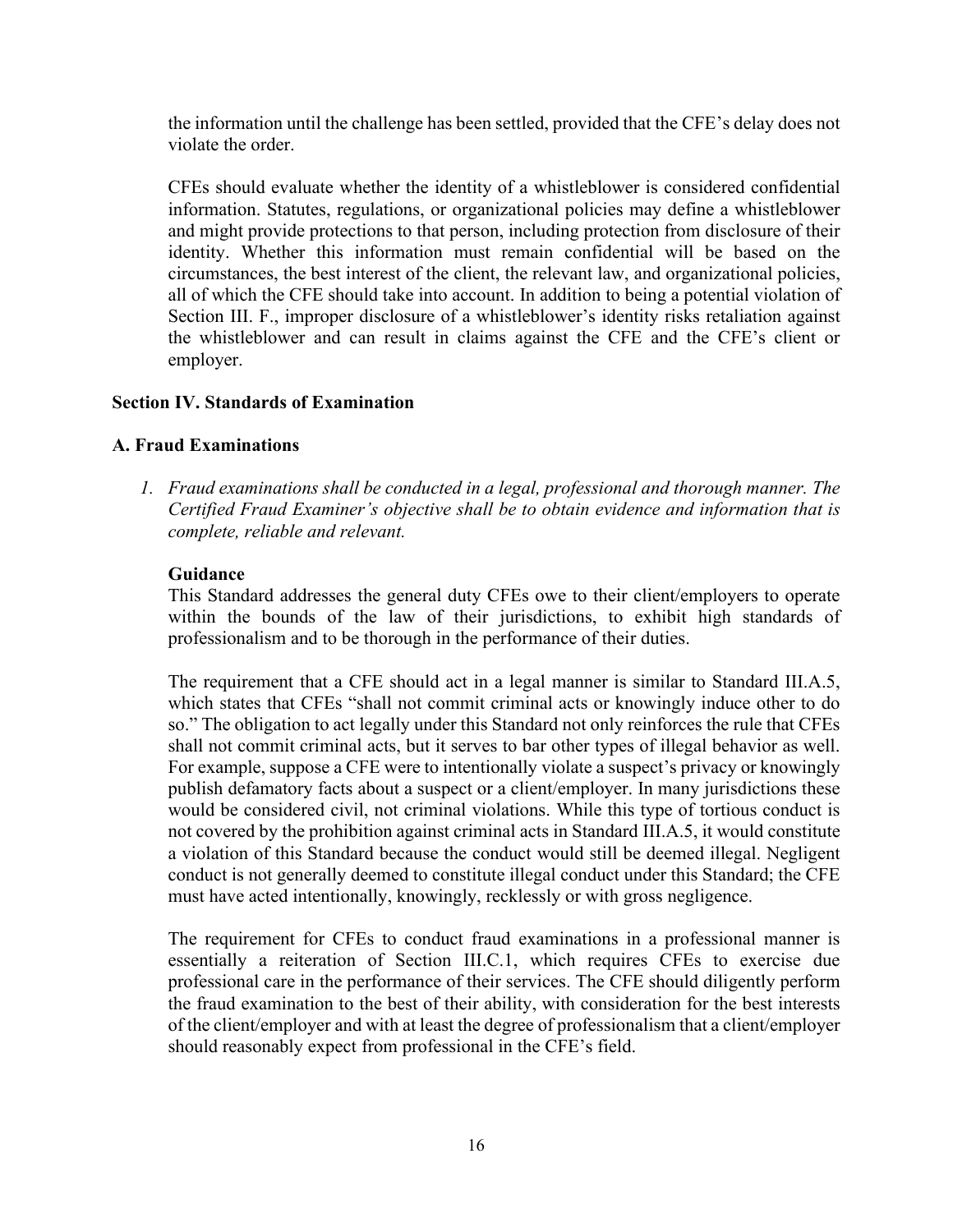The requirement that CFEs must conduct fraud examinations in a thorough manner is explained, in part, by the second sentence of the Standard, which states that the CFE's objective should be to obtain evidence that is reliable, relevant and complete.

Evidence is *reliable* if it comes from a trustworthy or believable source. *Relevant evidence*  is evidence that tends to make some fact at issue more or less likely than it would be without the evidence. Evidence that has no relationship to any of the issues in the case is irrelevant and should not be used or relied upon.

The idea of seeking out evidence and information that is *complete* means the CFE should make a reasonable effort to gather sufficient evidence or information to complete the engagement or assignment. The CFE must use their judgment and the direction of the client/employer to determine whether the evidence they have gathered is complete and the assignment has been fulfilled, taking into account all aspects of the engagement, including resource, time and budget limitations.

The fact that a CFE is not able to resolve specific questions posed by the client/employer in a case does not necessarily mean the CFE has failed to gather complete evidence. For example, a CFE might be retained to identify the source of stolen funds from a client company. Suppose that after reviewing relevant documents, interviewing witnesses and suspects, discussing the matter with management and taking other reasonable steps, the CFE determines that the fraudster cannot be identified. The CFE is still in compliance with the Standards because they have made a reasonable effort to complete the engagement.

Finally, the CFE's obligation to gather complete evidence extends only to the scope of the fraud examination — they are not obligated to collect evidence or follow leads that are outside the scope of the examination agreed upon by the CFE and the client/employer. However, CFEs should be mindful that under Section III.E.1 they are required to communicate to the client/employer any significant findings made during the course of the fraud examination. So if the CFE encounters a new lead or piece of evidence that is outside the scope of the examination, and if, in the CFE's judgment, the lead or piece of evidence would be significant to the client/employer, then it should be disclosed. After disclosure, it is up to the client/employer to determine if the scope of the examination should be expanded.

*2. Certified Fraud Examiners shall establish predication and scope priorities at the outset of a fraud examination and continuously reevaluate them as the examination proceeds. CFEs shall strive for efficiency in their examination.* 

### **Guidance**

According to this Standard, Members should not conduct fraud examinations without proper predication. As used here, *predication* is the totality of circumstances that would lead a reasonable, professionally trained and prudent individual to believe a fraud has occurred, is occurring or will occur.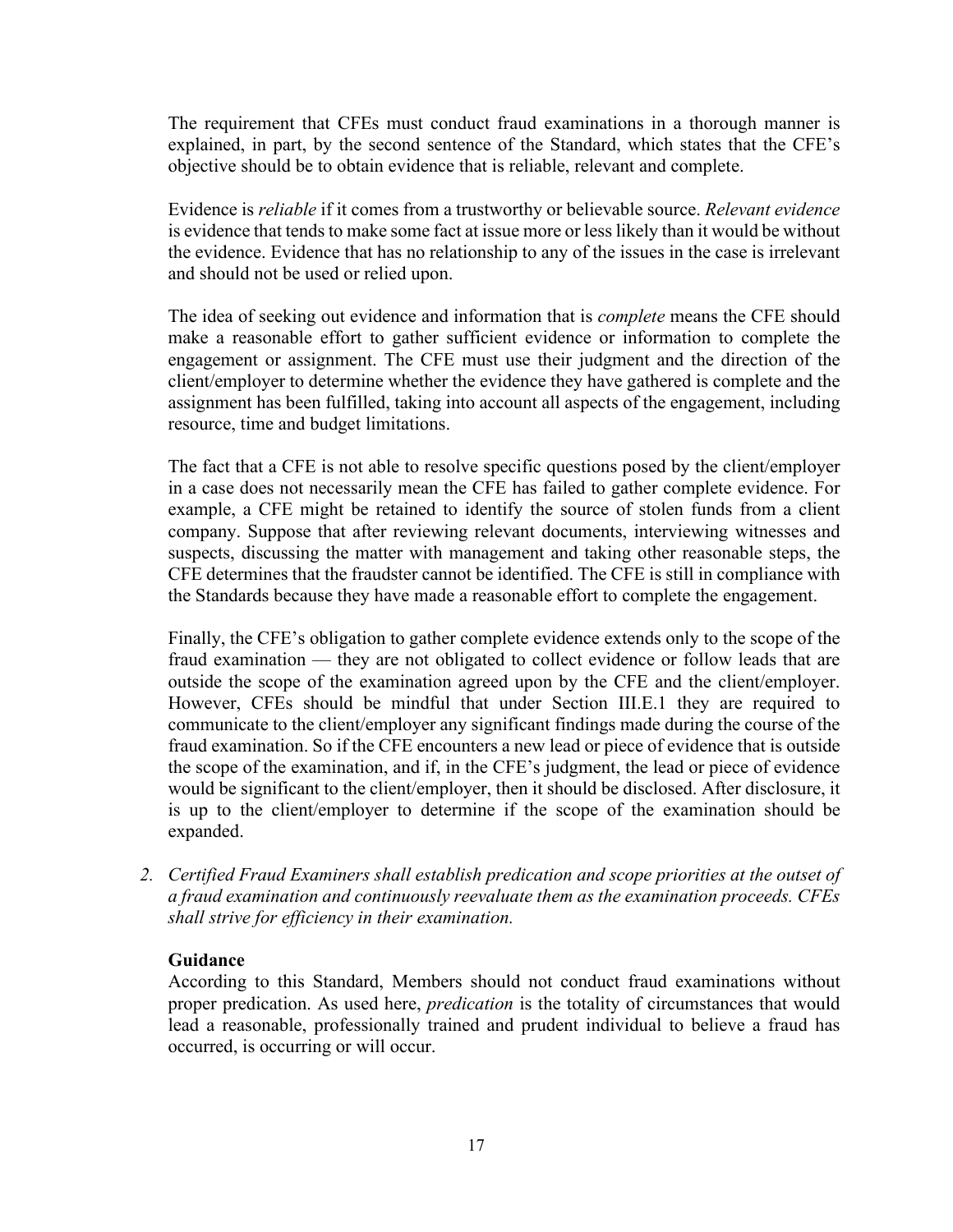The predication requirement applies only to the conduct of investigatory fraud examinations and does not bar CFEs from accepting other forms of engagements in circumstances where predication is lacking. For example, predication is not required for a CFE to conduct a risk assessment, provide consulting services or conduct a non-forensic internal or external audit.

This Standard also requires the CFE to identify the scope priorities of a fraud examination at its outset. Sections III.D.1 and 2 of the Standards require the CFE to reach an understanding with the client/employer about the scope and limitations of the fraud examination and to communicate changes as the fraud examination progresses. In order to do so, the CFE must first clearly understand what they believe the scope of the examination to be. The purpose of this Standard is to direct the CFE to constantly evaluate and identify the scope priorities of the examination and the underlying predication for the examination from the time it begins until its conclusion.

The CFE is obligated to communicate significant changes in the scope of the fraud examination to the client/employer (see Standard III.D.2). If new predication or scope changes are likely to cause significant changes to the examination — particularly increased costs or delayed deliverables — then the client/employer must consent to the changes before the CFE proceeds.

*3. Certified Fraud Examiners shall be alert to the possibility of conjecture, unsubstantiated opinion and bias of witnesses and others. CFEs shall consider both exculpatory and inculpatory evidence.*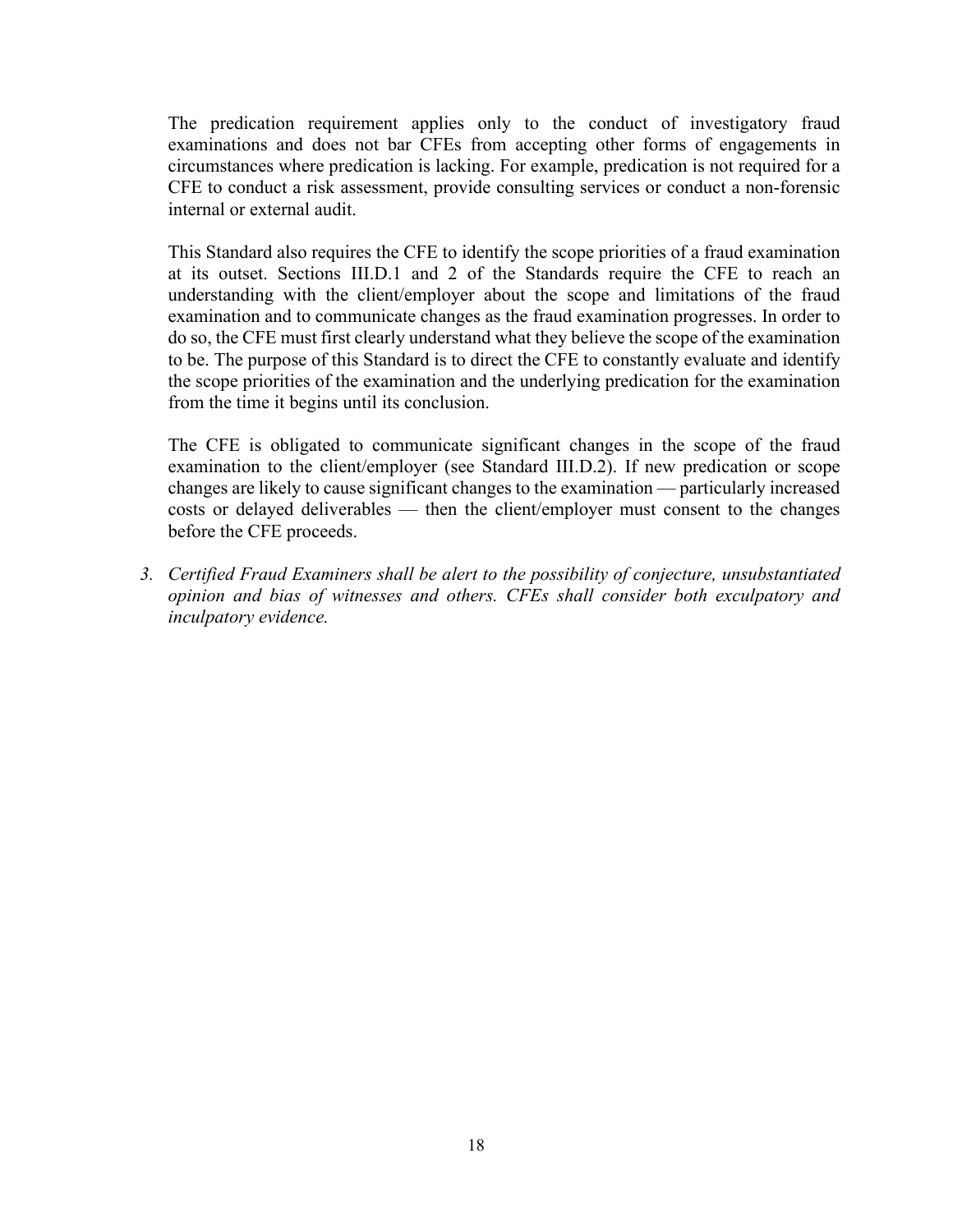### **Guidance**

The requirement that CFEs must be "alert to the possibility of conjecture, unsubstantiated opinion and bias of witnesses and others" requires the CFE to exercise reasonable skepticism when conducting a fraud examination, particularly when interviewing witnesses and suspects. The CFE should maintain an open mind and objectively view the information provided by witnesses and suspects. The CFE should not begin any interview by assuming that a witness is either honest or dishonest, but instead should critically evaluate the information provided by that witness. The CFE should not accept questionable or illogical statements at face value, but instead should seek to corroborate such claims with other evidence before relying on them. The CFE should be cognizant of the potential motives that some witnesses or suspects might have for lying, which might include motivation to:

- Cover up their own wrongdoing or deflect suspicion away from themselves.
- Act on a grudge they have against the suspected wrongdoer.
- Conceal information to protect others from getting in trouble.
- Protect their own career by not revealing information that could offend or implicate their superiors.
- Avoid confrontation.
- Fabricate reasons for terminating the suspected wrongdoer.
- See the perceived perpetrators suffer punishment.

The second part of this Standard requires CFEs to consider both inculpatory and exculpatory evidence during the fraud examination. *Inculpatory evidence* is evidence that helps establish that a person is guilty or at fault, while *exculpatory evidence* tends to clear an individual from fault or guilt. For example, in an inventory theft case, records showing that an inventory manager signed for the receipt of missing merchandise, which was subsequently resold to a third party, might tend to inculpate the inventory manager. However, travel records showing that the inventory manager was out of town on business when the thefts occurred would tend to exculpate the manager.

The requirement that CFEs consider both inculpatory and exculpatory evidence is intended to help ensure that CFEs perform fraud examinations objectively and without bias. A CFE is permitted to develop a hypothesis of how a fraud occurred and who is responsible for committing it, but they still must objectively evaluate the evidence that is gathered to see whether the hypothesis is proved or disproved. For instance, if the CFE were to only seek out or retain evidence tending to show Suspect A had committed a fraud, while ignoring evidence that pointed to another suspect or tended to show Suspect A was not responsible, then the CFE would be found to have violated this Standard.

### **B. Evidence**

*1. Certified Fraud Examiners shall endeavor to establish effective control and management procedures for documents, data and other evidence obtained during the course of a fraud examination. CFEs shall be cognizant of the chain of custody including origin, possession and disposition of relevant evidence and material. CFEs shall strive to preserve the integrity of relevant evidence and material.*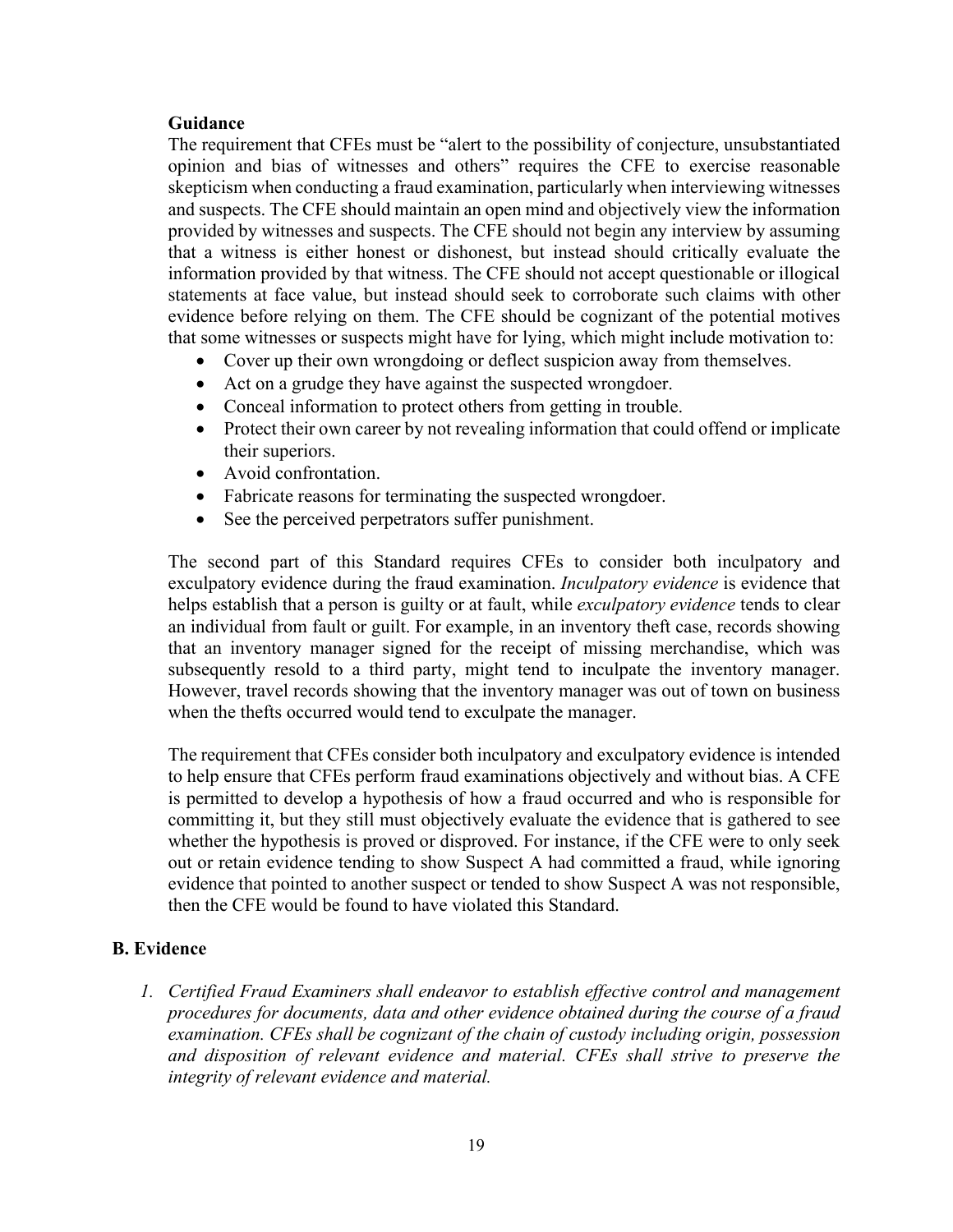#### **Guidance**

This Standard requires CFEs to take appropriate steps to safeguard and preserve relevant evidence collected during fraud examinations, and to maintain effective chain of custody over such evidence. This is important for two primary reasons: (1) the evidence a CFE gathers might be useful to the client/employer or might even belong to the client/employer, and thus should be preserved; and (2) fraud examinations typically have the potential to result in legal action, including civil or criminal trials, so CFEs should strive to maintain evidence in such a way that it will be admissible in future legal proceedings.

The first sentence in this Standard provides that Members shall strive to institute "effective control and management procedures for documents." The determination of what constitutes an "effective" control and management procedure will depend on the facts of the case. Large, complex investigations may require very detailed procedures for managing documents and evidence, while some non-investigatory examinations (such as fraud risk assessments or internal control reviews) may not require the gathering of any evidence at all. Generally speaking, the CFE's goal should be to preserve and safeguard relevant evidence in a way that allows the evidence to be located and retrieved with reasonable effort given the circumstances of the engagement.

The second part of this Standard requires CFEs to "be cognizant of the chain of custody including origin, possession and disposition of relevant evidence and material. Certified Fraud Examiners shall strive to preserve the integrity of relevant evidence and material." This reflects the notion that evidence gathered in a fraud examination might one day be required at a trial or other legal proceeding. Although rules of evidence vary depending on the jurisdiction, typically a piece of evidence will not be accepted unless its chain of custody can be established.

The *chain of custody* is both a process and a document that memorializes who has had possession of an object and what they have done with it. Essentially, the chain of custody records the transactions of possession from initial contact through the end of the case and up through litigation. Establishing the chain of custody for a document demonstrates its *authenticity* (i.e., the document is in fact what the party offering the document says it is), and it helps ensure that evidence has not been altered or changed from the time it was collected through production in court.

CFEs should take reasonable steps and adopt appropriate procedures to record and track the origin, possession and disposition of relevant evidence they gather during an examination so that they can demonstrate the chain of custody for that evidence. It is the CFE's responsibility to determine what constitutes reasonable procedures depending on the factors of the examination.

This Standard only requires CFEs to preserve the integrity of *relevant* evidence and material. As noted earlier, *relevant evidence* is evidence that tends to make some fact at issue more or less likely than it would be without the evidence. Evidence that has no relationship to any of the issues in the case is irrelevant.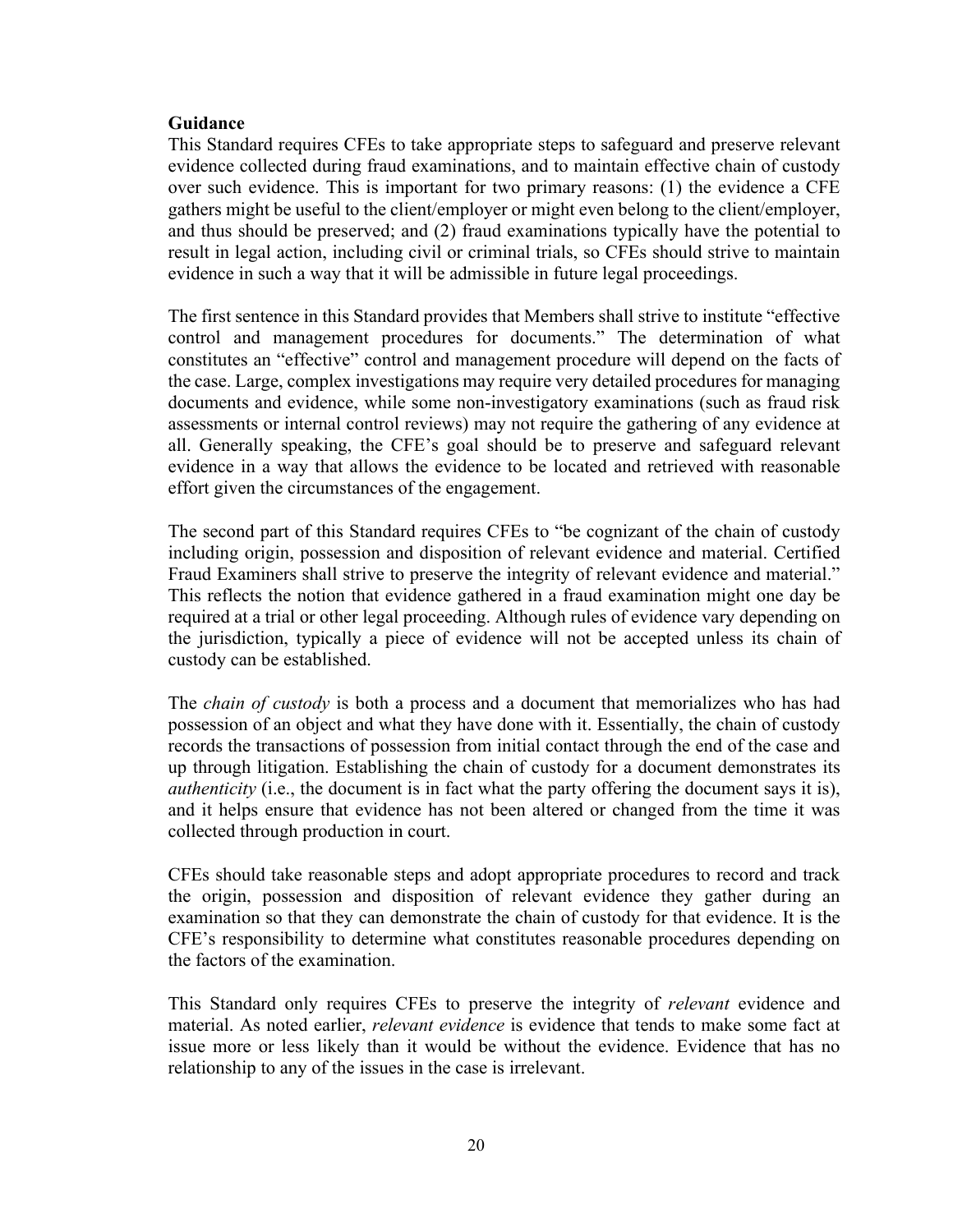The fact that evidence gathered by a CFE is ultimately deemed inadmissible by a court of law does not necessarily mean that the CFE has violated this Standard. The Standard requires that CFEs must be cognizant of the chain of custody and must *strive to* preserve the integrity of relevant evidence and material. If a CFE makes a reasonable effort to preserve the chain of custody for relevant evidence given the facts and circumstances of the case, then they will not be deemed to have violated this Standard even if the evidence is ultimately ruled inadmissible at trial.

*2. Certified Fraud Examiners' work product may vary with the circumstances of each fraud examination. The extent of documentation shall be subject to the needs and objectives of the client or employer.*

### **Guidance**

This Standard is intended to remind Members that their work product should be tailored to the specifics of each fraud examination and to the needs of each client/employer. The scope, resources and deliverables of fraud examinations might vary significantly from case to case. CFEs should strive to communicate clearly with client/employers throughout the course of examinations to make sure that their expectations are met.

What constitutes adequate documentation and work product is something that can vary greatly from case to case. In some fraud examinations, CFEs might produce voluminous records, boxes of evidence, detailed diagrams and so on, while in other cases CFEs might only be called upon to produce a brief report.

Also, these Standards do not mandate any particular form for the CFE's work product, nor do they specify the amount of documentation that is to be produced in a fraud examination. The key for the CFE is to ensure that their work product and documentation is reasonable given all the factors of the case, including but not limited to the agreed-upon scope, the needs and objectives of the client/employer, the time constraints of the examination and the client/employer's budget.

#### **Section V. Standards of Reporting**

#### **A. General**

*1. Fraud examination reports may be oral or written, including fact witness and/or expert witness testimony, and may take many different forms. There is no single structure or format that is prescribed for a CFE's report; however, the report should not be misleading.*

#### **Guidance**

This Standard provides a great deal of latitude regarding the form of fraud examination reports. CFEs may choose to present their reports orally or in writing (in fact, the Standard does not require that a fraud examination report be produced at all, although typically a report is required in most fraud examinations) and there is no requirement as to the structure or format the report should take.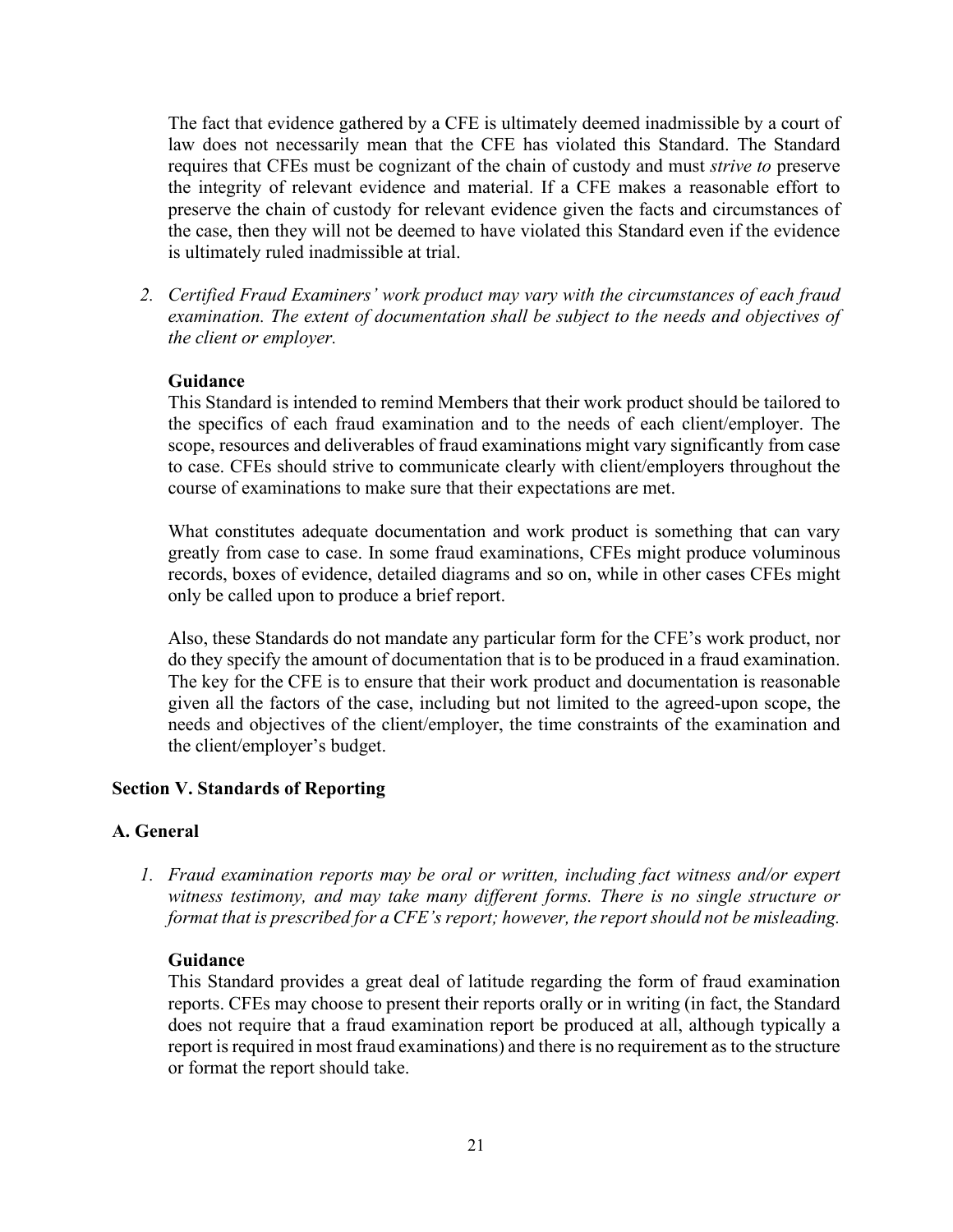The only specific requirement expressed in this Standard is that the report should not be misleading. Regardless of the report's format, the CFE is obligated to make a clear, accurate report so that the client/employer will not be confused or deceived about the CFE's findings and conclusions.

CFEs should be mindful that other Standards also have an effect on reporting obligations. In addition to Standards V.B.1 and 2 below, which address the content of the report, the following Standards might impact the CFE's reporting obligations:

- Standard III.A.3 requires that CFEs shall maintain objectivity in discharging their professional responsibilities. Thus, the fraud examination report must be objective and free from bias.
- Standard III.C.1 states that CFEs must exercise due professional care in the performance of their service, so the report must be prepared to the best of the CFE's ability with diligence, critical analysis and professional skepticism.
- Standard III.C.2 mandates that a CFE's conclusions must be supported with evidence that is relevant, competent and sufficient. Obviously, this applies to any conclusions contained in a fraud examination report.
- Standard III.E.1 says that CFEs must communicate significant findings made in the fraud examination to the client/employer, so a report might be mandated in some cases (though as noted earlier the report may be either written or oral, and it may be as formal or informal as the CFE and client/employer agree upon).

While no reporting structure is required by these Standards, it is advisable for the CFE and client/employer to agree in advance of the examination about the type of report to be produced, along with other anticipated deliverables. This will help prevent misunderstandings about the expectations for the CFE later in the engagement.

# **B. Report Content**

*1. Certified Fraud Examiners' reports shall be based on evidence that is sufficient, reliable and relevant to support the facts, conclusions, opinions and/or recommendations related to the fraud examination. The report shall be confined to subject matter, principles and methodologies within the Member's area of knowledge, skill, experience, training or education.*

### **Guidance**

In general, fraud examination reports should establish and document relevant facts, reach appropriate conclusions based on the available evidence and provide information to help the client/employer determine an appropriate course of action. This Standard requires that fraud examination reports contain evidence that is sufficient, reliable and relevant to support the facts, conclusions, opinions and recommendations related to the fraud examination.

*Relevant evidence* is evidence that tends to make some fact at issue more or less likely than it would be without the evidence. Evidence that has no relationship to any of the issues in the case is irrelevant and generally should not be relied upon.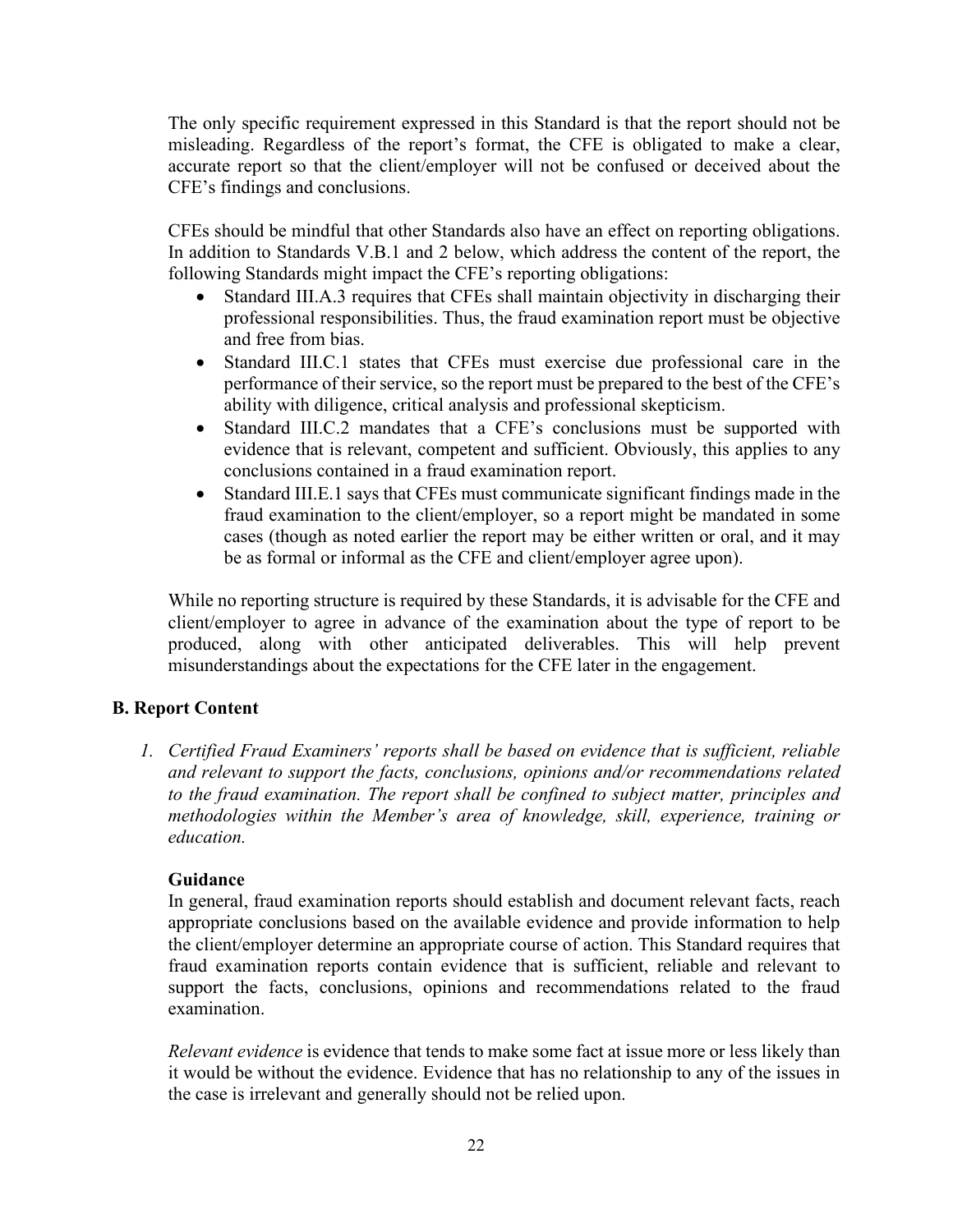Evidence is *reliable* if it comes from a trustworthy or believable source. Evidence is *sufficient* to support a CFE's findings and conclusions where the weight of the evidence is such that a reasonable professional could draw the same or a similar conclusion to that of the Member. As noted in the commentary to Section III.C.2, the fact that two professionals might draw different conclusions based on the same evidence does not necessarily mean that one of them has acted on insufficient evidence.

This Standard also states that examination reports should "be confined to subject matter, principles and methodologies within the Member's area of knowledge, skill, experience, training or education." Standard III.B.1 prohibits Members from accepting any assignment when they lack professional competence to perform the services required. Likewise, a CFE may not present facts or conclusions in a report that are outside the scope of the CFE's knowledge, skills, experience, training or education, nor is a CFE permitted to draw upon subject matter, principles or methodologies in the report when the CFE lacks professional competence in those areas.

A CFE may, however, meet the knowledge, skill, experience, training and education requirements necessary for the report through consultation or referral with other professionals who possess the requisite competence in a particular area or discipline. For example, a CFE who lacks any training or skills in data forensics may still produce a fraud examination report on a case that involved the recovery of data from a suspect's computer, provided that they consulted with or retained a professional with expertise in data recovery during the engagement and the report accurately reflects the facts, conclusions, opinions or recommendations provided by the expert.

*2. No opinion shall be expressed regarding the legal guilt or innocence of any person or party.*

### **Guidance**

Standard III.C.2 permits CFEs to draw reasonable conclusions in a fraud examination if those conclusions are supported by evidence that is relevant, competent and sufficient. However, this Standard, which is taken directly from Article Five of the ACFE Code of Professional Ethics, makes clear that those conclusions may not include the CFE's opinion regarding the legal guilt or innocence of any person or party.

The reason for this rule is to prevent the CFE from inserting themselves into the role of the judge or jury. The CFE's job in a fraud examination is to present evidence and draw reasonable conclusions from that evidence. But the CFE should draw a clear line between a report that essentially says, "Here is the evidence and the conclusions that can be drawn from it," and one that steps over the line and says, "Suspect A is guilty of committing fraud."

If a person is guilty (or innocent) of a crime is not a decision for the CFE to make. That determination must be made by a judge or jury. The CFE might adamantly believe that a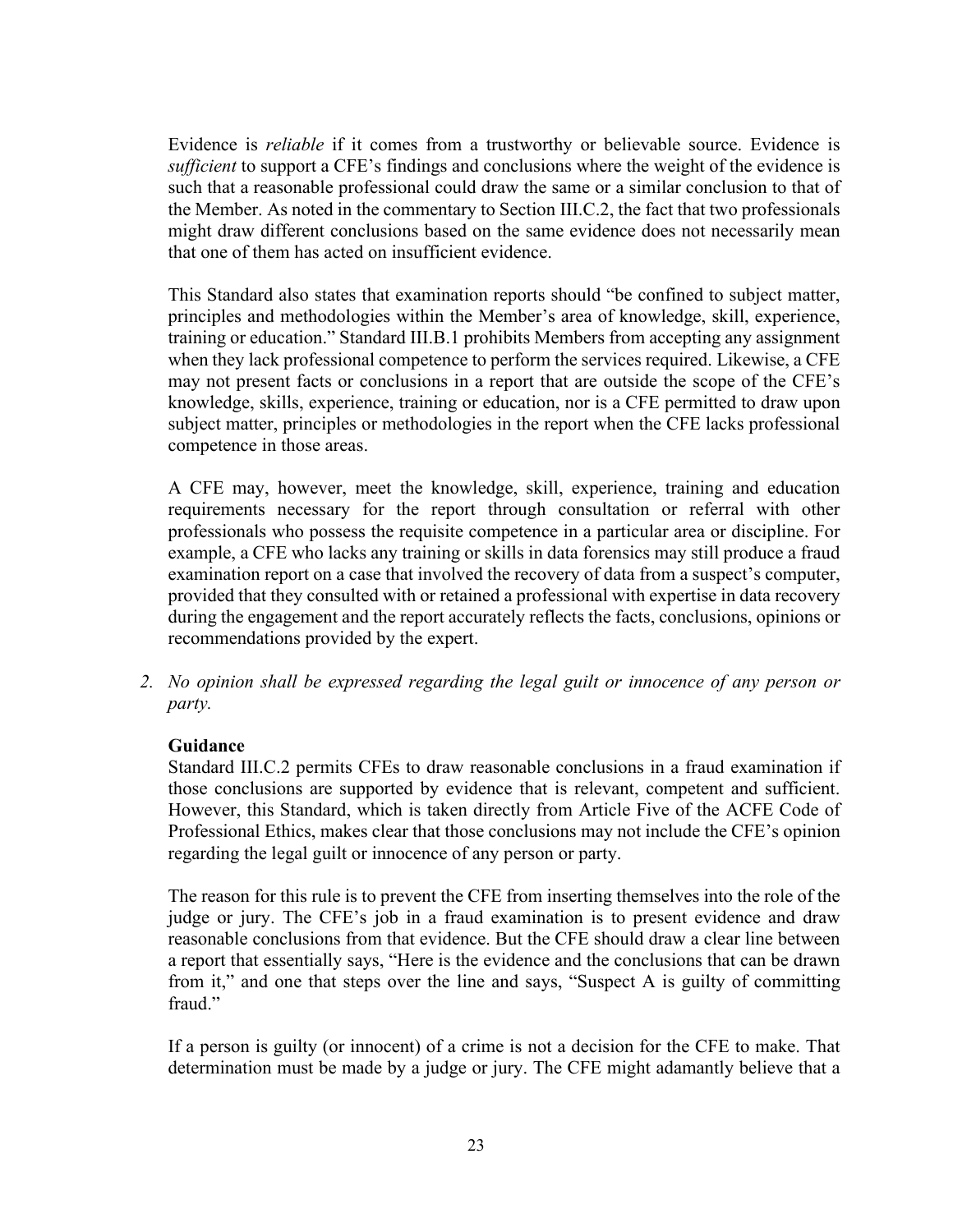suspect has committed fraud, but until that suspect has been convicted by a court of law, they are not guilty.

The CFE may still draw reasonable conclusions about a person's misconduct without violating this Standard. For example, it is permissible for a fraud examination report to include conclusions that a person misappropriated cash, misrepresented a transaction, concealed funds and so on. Provided that it has a reasonable basis in fact, any conclusion of this sort that focuses on a person's conduct, rather than on their legal guilt or innocence, is permissible.

A CFE's report may also contain evidence and conclusions relating to every element of a particular crime. For example, suppose a criminal fraud statute has four elements:

- (1) a material false statement
- (2) made with knowledge of its falsity
- (3) which was relied upon by a victim and
- (4) which caused harm to the victim

Presuming that the evidence supports those elements, the CFE would be permitted to draw conclusions that a suspect made a material false statement, that the suspect knew the statement was false, that the victim relied upon the suspect's statement and that the victim suffered harm as a result. All of these conclusions focus on the conduct of the suspect or the victim and could be reasonably supported by the facts of the case. But this is where the CFE's conclusions must stop. They are not permitted to then give the opinion that the suspect is guilty of the crime of fraud, because that decision must be left to the judicial system.

The following are examples of permissible statements that would not violate the prohibition against opinions of guilt or innocence.

"It is my opinion that [Client] has suffered losses of \$XXX as a result of cash skimming and payroll disbursement schemes between [Date 1] and [Date 2] (Exhibit A).

Of the amounts identified as losses, \$XXX is attributable to a cash skimming scheme whereby your company billed and collected revenue from tenants but the funds were deposited to [Shell Company Name] bank accounts (Exhibit B). We can confirm that [Shell Company Name] LLC is owned by [Subject]. We identified a total of 12 customer checks diverted away from your accounts and into the [Shell Company Name] accounts. Our investigation shows a systematic and contemporaneous manipulation of [Client's Name] accounting file each time your revenues were diverted.

In addition, we have analyzed your Company's payroll records. It is my professional opinion that [the Subject] overpaid themselves \$XXX in gross pay by overstating hours worked. As a result of this overpayment, [Client's